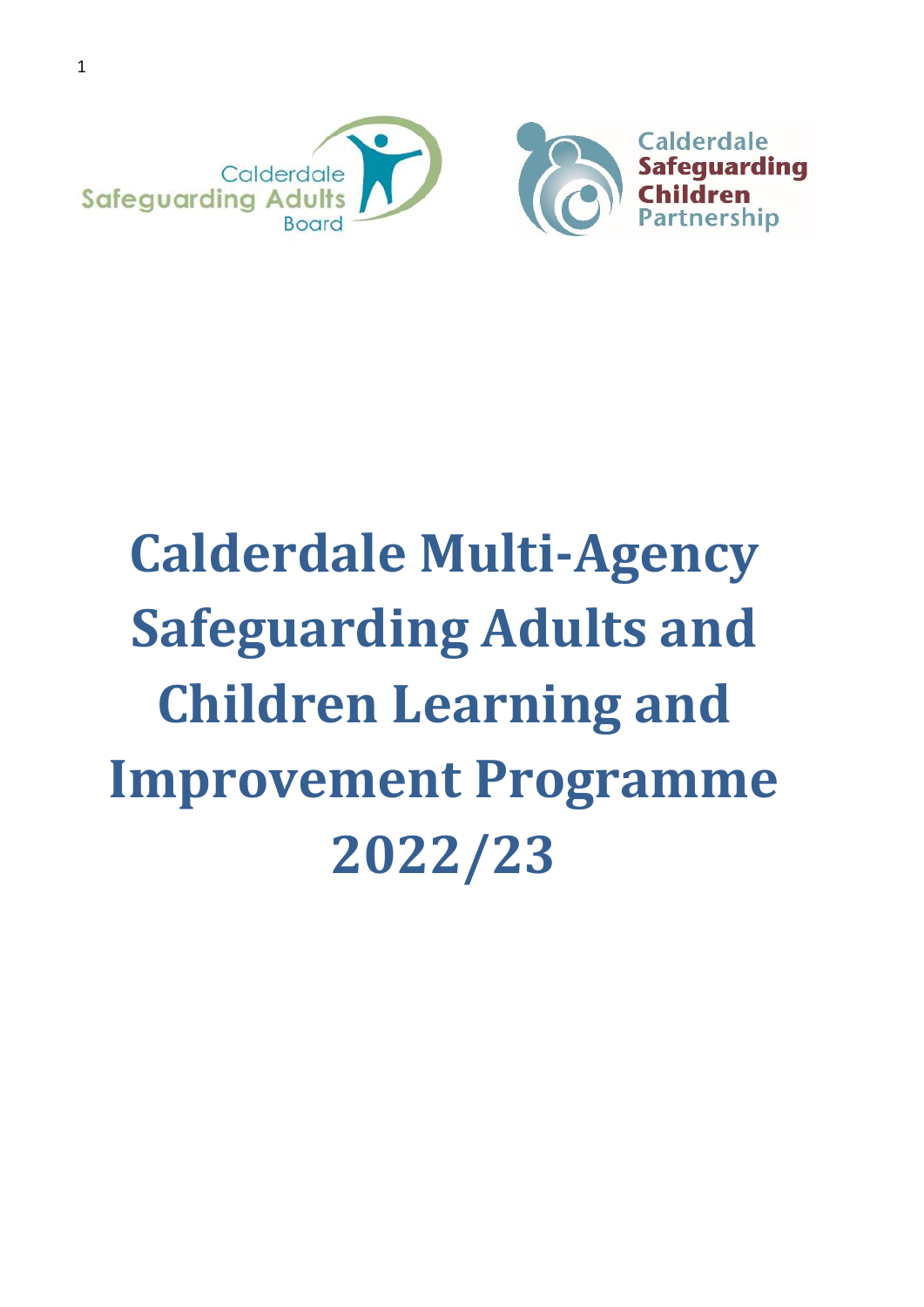# <span id="page-1-0"></span>**Contents**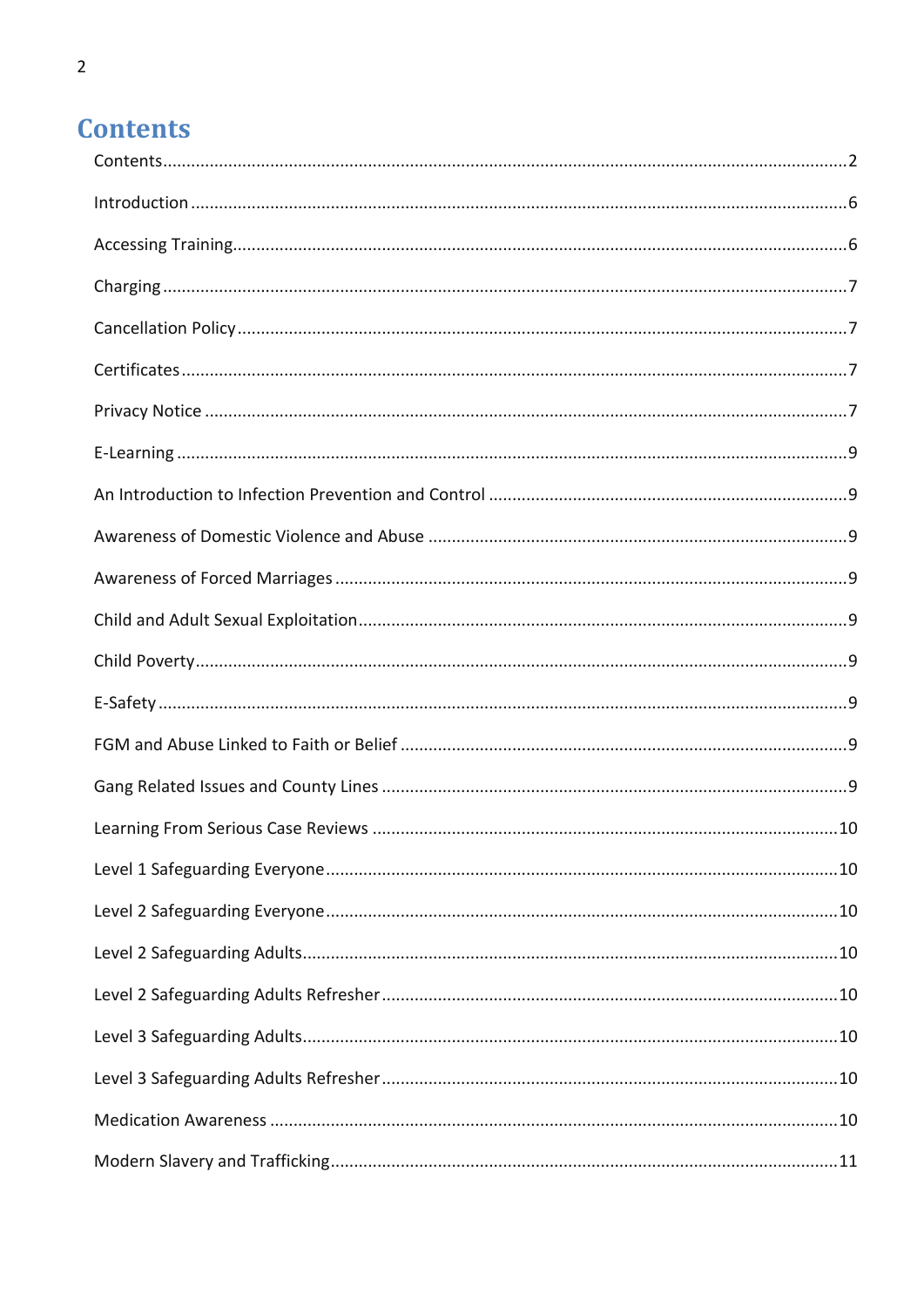| Understanding the Importance of Mental Capacity Act and Liberty Protection Safeguards 13    |  |
|---------------------------------------------------------------------------------------------|--|
|                                                                                             |  |
|                                                                                             |  |
|                                                                                             |  |
| Basic Drugs Awareness, Brief Interventions, Identifying and Supporting Young People who use |  |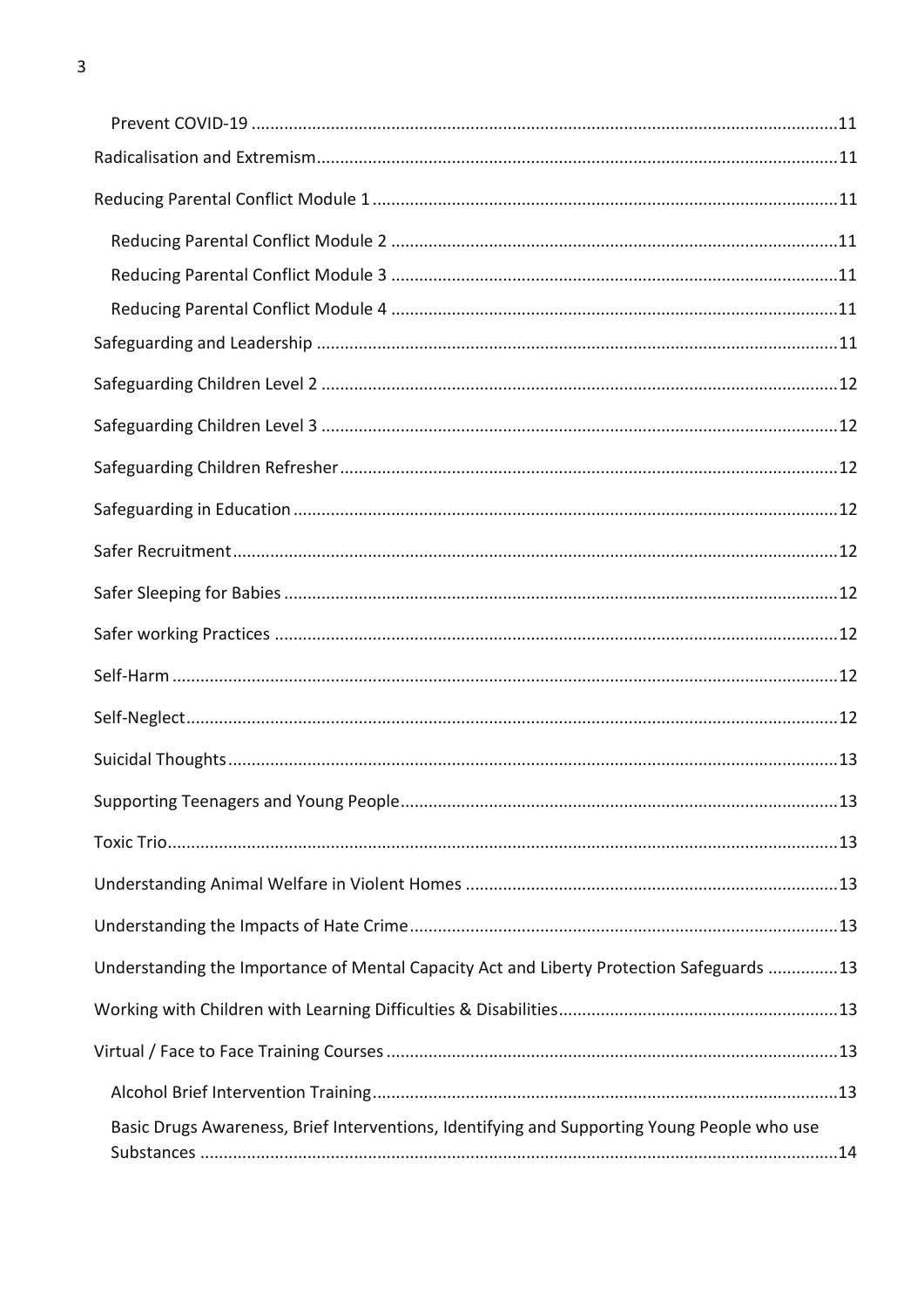| Enhanced Child Exploitation Training: contextual safeguarding, disruption and trauma informed |  |
|-----------------------------------------------------------------------------------------------|--|
|                                                                                               |  |
|                                                                                               |  |
|                                                                                               |  |
|                                                                                               |  |
| Liberty Protections Safeguards - formerly Deprivation of Liberty Safeguards 24                |  |
|                                                                                               |  |
|                                                                                               |  |
|                                                                                               |  |
|                                                                                               |  |
|                                                                                               |  |
|                                                                                               |  |
|                                                                                               |  |
|                                                                                               |  |
|                                                                                               |  |
|                                                                                               |  |
|                                                                                               |  |
| Working Together to Safeguard Children in Calderdale - Including Meet the Teams30             |  |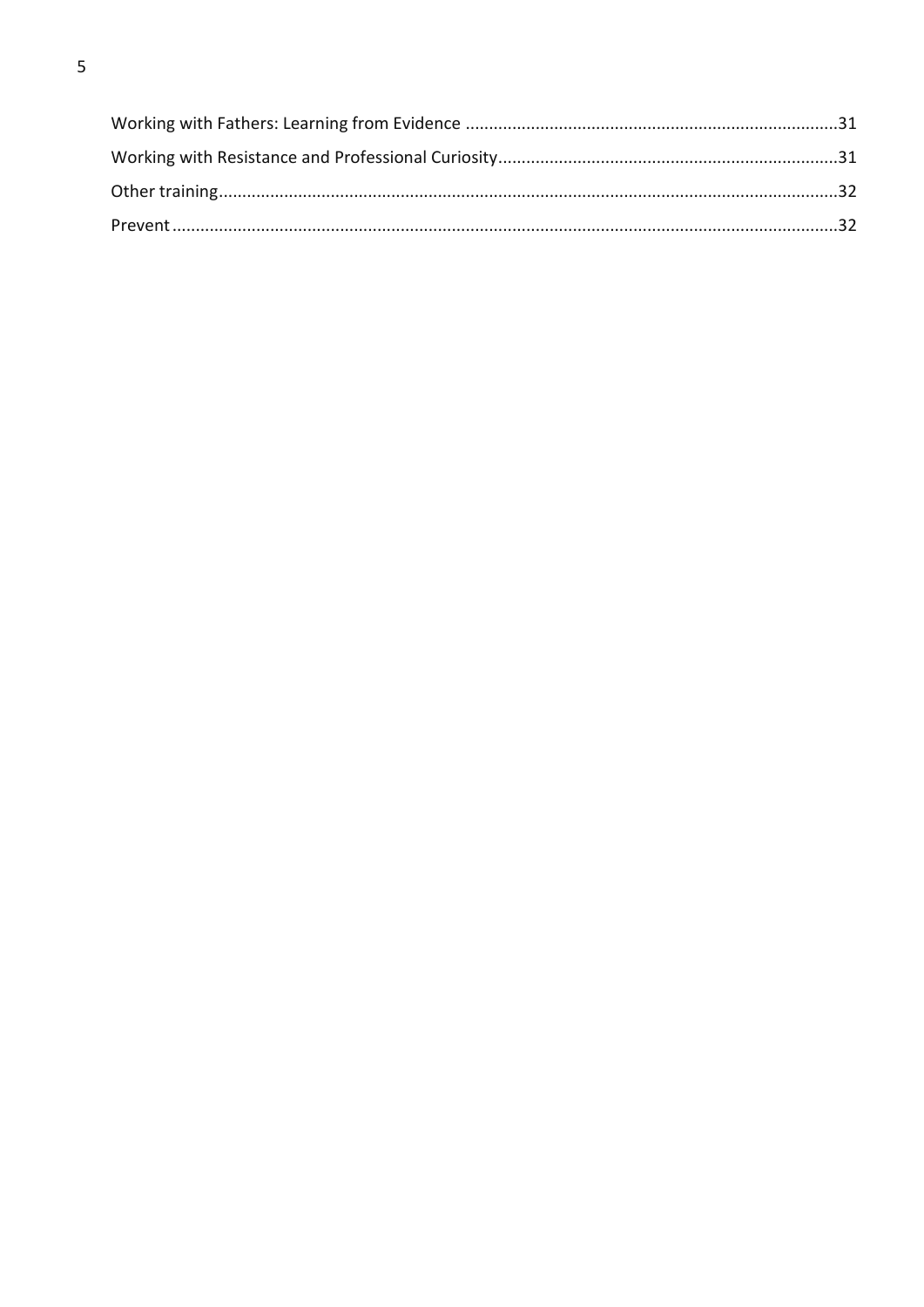# <span id="page-5-0"></span>**Introduction**

Calderdale Safeguarding Adults Board (CSAB) and Safeguarding Children Partnership (CSCP) offer a programme that supports all agencies with developing knowledge and skills for their teams and provides opportunities to build a strong multi-agency partnership.

This programme has been compiled after giving consideration by the Joint Learning and Improvement Sub-group of a Multi-Agency Training Needs Analysis that took into account the previous programmes, current local and national learning reviews, local audits, new policies and procedures and legislation. The Sub-group gave careful consideration to the delivery method following all delivery reverting to online in 2020 due to the COVID 19 pandemic restrictions. It was agreed that the programme would continue to be offered virtually with some return to face-to-face delivery as the year progresses and the risk to public health diminishes.

The programme aims to provide learning opportunities across the Safeguarding Adult and Children workforce in Calderdale and support agency's individual workforce development.

There will be additional sessions offered throughout the year that will respond in a timely way to emerging themes and lessons from reviews that develop locally or nationally. These may result in dedicated sessions being developed for the programme the following year. The programme is complimented with briefing documents, toolkits and guidance documents produced and shared throughout the partnership. It is important that every agency feels able to contribute towards deciding the programme subjects which are agreed through the Joint Learning and Improvement Subgroup.

# <span id="page-5-1"></span>**Accessing Training**

All the training offered by the CSAB and CSCP is booked through the learning management system called [Enable.](https://eur03.safelinks.protection.outlook.com/?url=https%3A%2F%2Fcalderdalescp.vc-enable.co.uk%2Fregister&data=04%7C01%7CLeanne.owen%40ckcareers.org.uk%7C65db17a19fd1433a110208d89c24385b%7C917739e5ba764314bf8806a914747ab9%7C0%7C0%7C637431026668531463%7CUnknown%7CTWFpbGZsb3d8eyJWIjoiMC4wLjAwMDAiLCJQIjoiV2luMzIiLCJBTiI6Ik1haWwiLCJXVCI6Mn0%3D%7C1000&sdata=hcJn3hUUq6tLBCGd9an2s7bRf96T8BZQfHgTNaHlcoU%3D&reserved=0) You can register [here](https://eur03.safelinks.protection.outlook.com/?url=https%3A%2F%2Fcalderdalescp.vc-enable.co.uk%2Fregister&data=04%7C01%7CLeanne.owen%40ckcareers.org.uk%7C65db17a19fd1433a110208d89c24385b%7C917739e5ba764314bf8806a914747ab9%7C0%7C0%7C637431026668531463%7CUnknown%7CTWFpbGZsb3d8eyJWIjoiMC4wLjAwMDAiLCJQIjoiV2luMzIiLCJBTiI6Ik1haWwiLCJXVCI6Mn0%3D%7C1000&sdata=hcJn3hUUq6tLBCGd9an2s7bRf96T8BZQfHgTNaHlcoU%3D&reserved=0) as a new user or if you have already registered then [Login](https://eur03.safelinks.protection.outlook.com/?url=https%3A%2F%2Fcalderdalescp.vc-enable.co.uk%2FLogin%2FLogin%3FReturnUrl%3D%252f&data=04%7C01%7CLeanne.owen%40ckcareers.org.uk%7C65db17a19fd1433a110208d89c24385b%7C917739e5ba764314bf8806a914747ab9%7C0%7C0%7C637431026668531463%7CUnknown%7CTWFpbGZsb3d8eyJWIjoiMC4wLjAwMDAiLCJQIjoiV2luMzIiLCJBTiI6Ik1haWwiLCJXVCI6Mn0%3D%7C1000&sdata=ZJgzFILujp%2F2pl28LlHzjUPtXWoE%2BnwhjK%2Bc5OH19Ds%3D&reserved=0) here. The system requires learners to use a work email, but if you are unable to do so please contact [Lisa.Golding-Smith@calderdale.gov.uk](mailto:Lisa.Golding-Smith@calderdale.gov.uk) or [sally.fletcher@calderdale.gov.uk.](mailto:sally.fletcher@calderdale.gov.uk) Once you have registered your request requires approval by the CSAB/ CSCP team before you can book any training. The system will then show you all the dates and times the training events are available.

The eLearning can be found under the 'Learning' tab and provides a good foundation of awareness of a range of safeguarding subjects and can be accessed at any time. It is advisable to ensure that you have a basic understanding of safeguarding prior to undertaking any direct learning – this may be acquired via e-learning or similar foundation training provided by your own agency.

Every course has a section where you can read a short summary of the content to assist in identifying the correct learning for you. The programme seeks to offer learning opportunities across all levels; awareness to advanced and relevant to all agencies. Each E-learning course should be completed within 4 weeks before registering for a further course.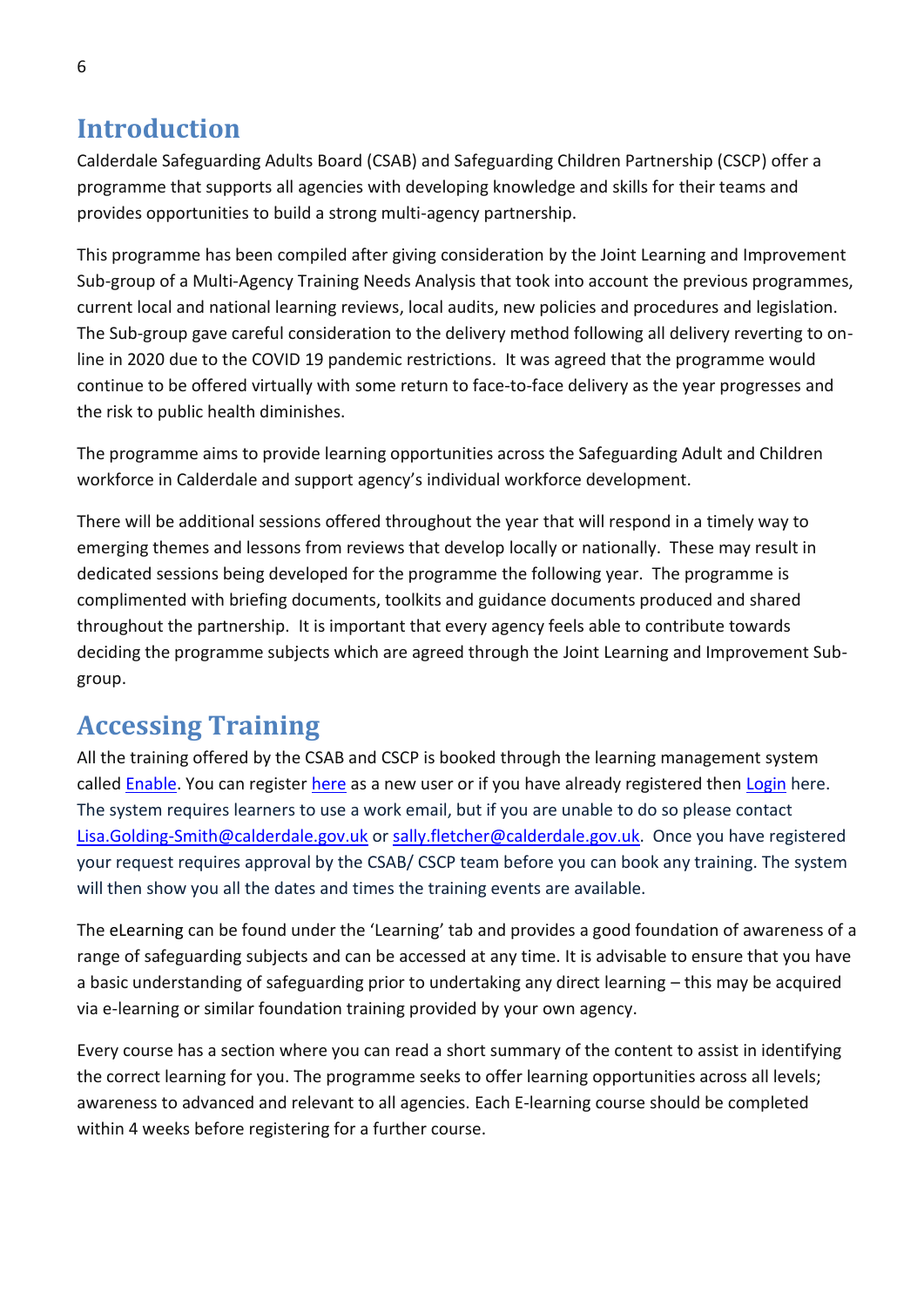The courses, face-to-face or virtual can be found through the 'Events' tab, which will show you the full range on offer and the dates and times of each session.

# <span id="page-6-0"></span>**Charging**

Currently, all training is offered free to people who work in Calderdale with children, young people, families, adults at risk or in need of services who live in Calderdale. Charges are only made if you fail to cancel your attendance according to the cancellation policy.

# <span id="page-6-1"></span>**Cancellation Policy**

Non-attendance or late cancellation of training courses wastes valuable places that can be used by other individuals, it also means that some activities or group work cannot go ahead as planned and so interferes with learning of others. This applies as much to virtual delivery as it does to face to face sessions. Therefore, a charge of **£50** is leveed if someone fails to cancel their booking on Enable for a virtual or face-to-face course within 3 days and does not send a replacement. Cancelling the booking on Enable releases the place for someone on the waiting list.

Line managers are responsible for cancelling courses if the individual cannot e.g sickness.

# <span id="page-6-2"></span>**Certificates**

Certificates for attendance at face-to-face training events and successfully completed e-learning will be generated automatically by the management system after the course register is updated on Enable.

# <span id="page-6-3"></span>**Privacy Notice**

Calderdale Council is registered with the Information Commissioners Office (ICO) under the provisions of the Data Protection Act 2018. The Council takes its responsibilities under the Act very seriously.

The information provided by you when registering on the learning platform and/or requesting your details are included on the CSAB/CSCP distribution list is collected for the purposes of facilitating access to and confirmation of e-learning or multi-agency training and advising you of any changes to requested learning events. We need to collect this information in order to maintain accurate records of your name and contact details during the time you wish to take advantage of the training offer provided by CSAB and CSCP. As your information sits on the Virtual College platform, they will also have access to your information in order to resolve any technical issues in accessing training. The information you provide may also be used for evaluation, quality assurance and audit purposes.

Completion of the registration form constitutes explicit consent from you for us to process your data in order to carry out this service.

You may withdraw this consent at any time by writing to the CSAB/CSCP Learning and Improvement Officer, Princess Buildings, Halifax, HX1 1TS or emailing [lisa.golding-smith@calderdale.gov.uk.](mailto:lisa.golding-smith@calderdale.gov.uk) You also have the right to see your own personal data, to have inaccurate data corrected and to have information removed unless we are required by law or a statutory person to keep it. Any information you provide can be amended by you at any time by accessing your learner record.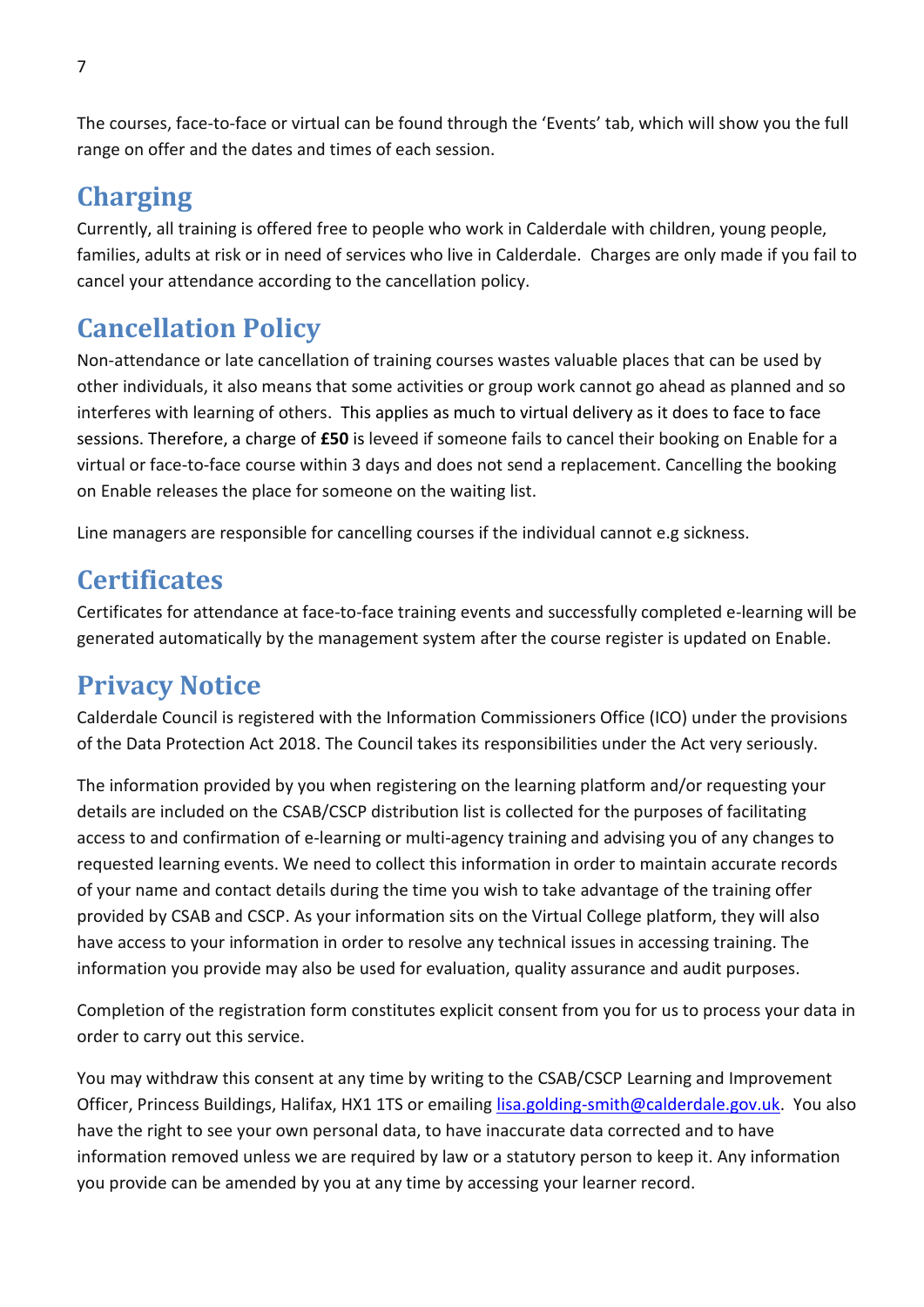You have the right to complain to the Data Protection Officer if you feel that your data has not been handled in accordance with the law.

The Councils Data Protection Officer is Tracie Robinson and can be contacted at [information\\_management@calderdale.gov.uk.](mailto:information_management@calderdale.gov.uk)

Your information will be recorded on our systems to maintain up to date records. This information will be kept for a maximum of 7 years from the last log-in date of this service or until such time as the data is reviewed by us or removed at your request.

If you would like to be kept informed of forthcoming learning opportunities and safeguarding matters, please contact [sally.fletcher@calderdale.gov.uk](mailto:sally.fletcher@calderdale.gov.uk) to be added to the distribution list.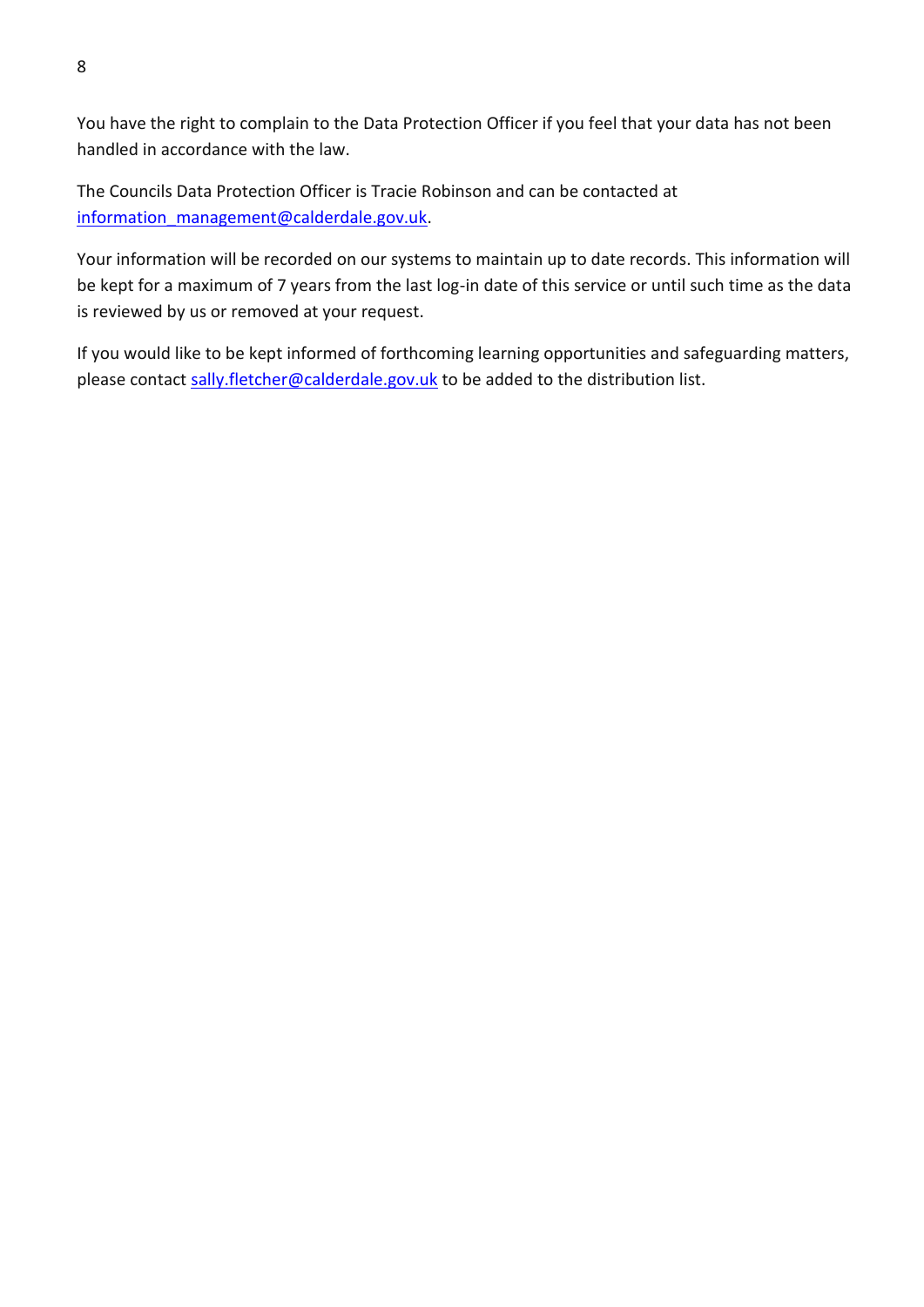# <span id="page-8-0"></span>**E-Learning**

E-Learning modules can be accessed via the LEARNING tab on [Enable](https://eur03.safelinks.protection.outlook.com/?url=https%3A%2F%2Fcalderdalescp.vc-enable.co.uk%2Fregister&data=04%7C01%7CLeanne.owen%40ckcareers.org.uk%7C65db17a19fd1433a110208d89c24385b%7C917739e5ba764314bf8806a914747ab9%7C0%7C0%7C637431026668531463%7CUnknown%7CTWFpbGZsb3d8eyJWIjoiMC4wLjAwMDAiLCJQIjoiV2luMzIiLCJBTiI6Ik1haWwiLCJXVCI6Mn0%3D%7C1000&sdata=hcJn3hUUq6tLBCGd9an2s7bRf96T8BZQfHgTNaHlcoU%3D&reserved=0) .

### <span id="page-8-2"></span><span id="page-8-1"></span>**An Introduction to Infection Prevention and Control Awareness of Domestic Violence and Abuse**

This course covers a wide range of information and guidance for all those working with individuals, both child and adult, who are vulnerable to domestic abuse or suffering from it. The modules in this product have been created with victims in mind and will inform learners about domestic violence, and how to support those experiencing it.

#### <span id="page-8-3"></span>**Awareness of Forced Marriages**

The duration of this course is approximately 2 - 3 hours. The modules cover recognising the warning signs of forced marriage, taking the right actions to help protect the potential victim and how to cooperate effectively with other agencies.

### <span id="page-8-4"></span>**Child and Adult Sexual Exploitation**

This course provides information on dealing with both Child Sexual Exploitation (CSE) and Adult Sexual Exploitation (ASE). It is aimed at those who work with vulnerable individuals, it includes guidance on grooming, trafficking, consent and reporting.

#### <span id="page-8-5"></span>**Child Poverty**

Anyone working with children and families may be exposed to children in poverty. Being able to identify children in poverty is a crucial step to help them and their families out of poverty and support them in the future. The modules in this course provide information on the potential causes of poverty, how to help children and their families, guidance on multi-agency working and the learner's roles and responsibilities as a practitioner.

#### <span id="page-8-6"></span>**E-Safety**

This course describes the various forms of abuse and danger caused using technology and the internet, both for adults and children, and gives detailed information on how to counter its effects. You will be able to identify adults and children at risk, what forms online abuse takes and how to recognise them, and information on how to help and protect adults and children.

#### <span id="page-8-7"></span>**FGM and Abuse Linked to Faith or Belief**

This course covers FGM (female genital mutilation), abuse linked to faith or belief, and forced marriage. This course help learners to understand the links between these issues, provides information on how to identify vulnerable people, and how to report and act on such knowledge.

#### <span id="page-8-8"></span>**Gang Related Issues and County Lines**

This course describes how children and young people can be vulnerable to gang related issues, Child Criminal Exploitation (CCE), and the definition of 'county lines'. You will be able to identify the signs of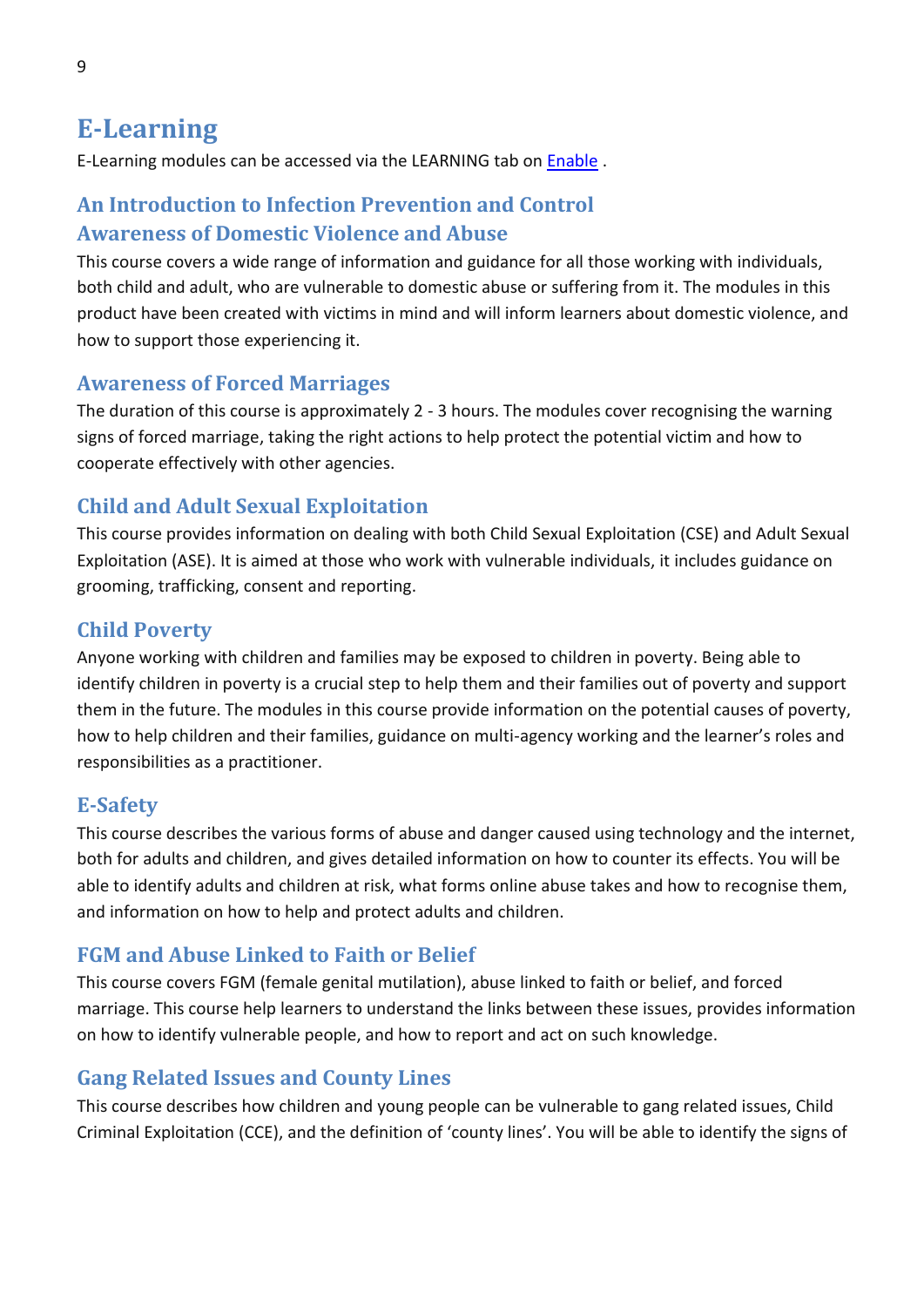children and young people at risk and what forms gang related issues can take. The course gives information on how to report and act to protect those at risk or already involved in these issues.

#### <span id="page-9-0"></span>**Learning From Serious Case Reviews**

This Learning from SCR course will equip all those who come into contact with children with the knowledge and understanding they need to respond to neglect, abuse and extra-familiar harm to help prevent future serious child safeguarding incidents.

### <span id="page-9-1"></span>**Level 1 Safeguarding Everyone**

This course will give you the knowledge and skills to ensure you can help safeguard not only those you are directly responsible for, but everyone you have contact with whilst carrying out your duties.

### <span id="page-9-2"></span>**Level 2 Safeguarding Everyone**

If you work with children young people or adults, you have a number of key responsibilities to ensure that any suspected abuse or neglect is reported to the appropriate level. This course will give you the knowledge and skills to ensure you can help safeguard not only those you are directly responsible but everyone you have contact with whilst carrying out your duties.

### <span id="page-9-3"></span>**Level 2 Safeguarding Adults**

This safeguarding adults level 2 training addresses these responsibilities and gives learners a deeper understanding of key safeguarding topics enabling them to apply the knowledge to their workplace. It introduces safeguarding as a topic, covering jargon, multi-agency working and best practice, as well as explaining how to identify the signs and symptoms of abuse.

### <span id="page-9-4"></span>**Level 2 Safeguarding Adults Refresher**

Designed for those who need to refresh their Safeguarding Adults Level 2 knowledge and certificate our online course addresses responsibilities of safeguarding vulnerable adults. It also gives learners a deeper understanding of key safeguarding topics enabling them to apply the knowledge to their workplace.

### <span id="page-9-5"></span>**Level 3 Safeguarding Adults**

This Level 3 Safeguarding Adults training has been created for those who require knowledge at a practitioner's level and has been designed to help increase learners' confidence when it comes to handling or reporting abuse to the appropriate authorities.

#### <span id="page-9-6"></span>**Level 3 Safeguarding Adults Refresher**

If you have previously completed a Safeguarding Adults Level 3 Training course our refresher is perfect to ensure you are up to date. It has been created for those who require knowledge at a practitioner's level, and has been designed to help increase learners' confidence when it comes to handling or reporting abuse to the appropriate authorities.

#### <span id="page-9-7"></span>**Medication Awareness**

This course aims to provide learners with the knowledge required to support the use of medication in health and social care settings. It provides information on the different types, classifications and forms of medication, as well as providing guidance on safe storage and disposal.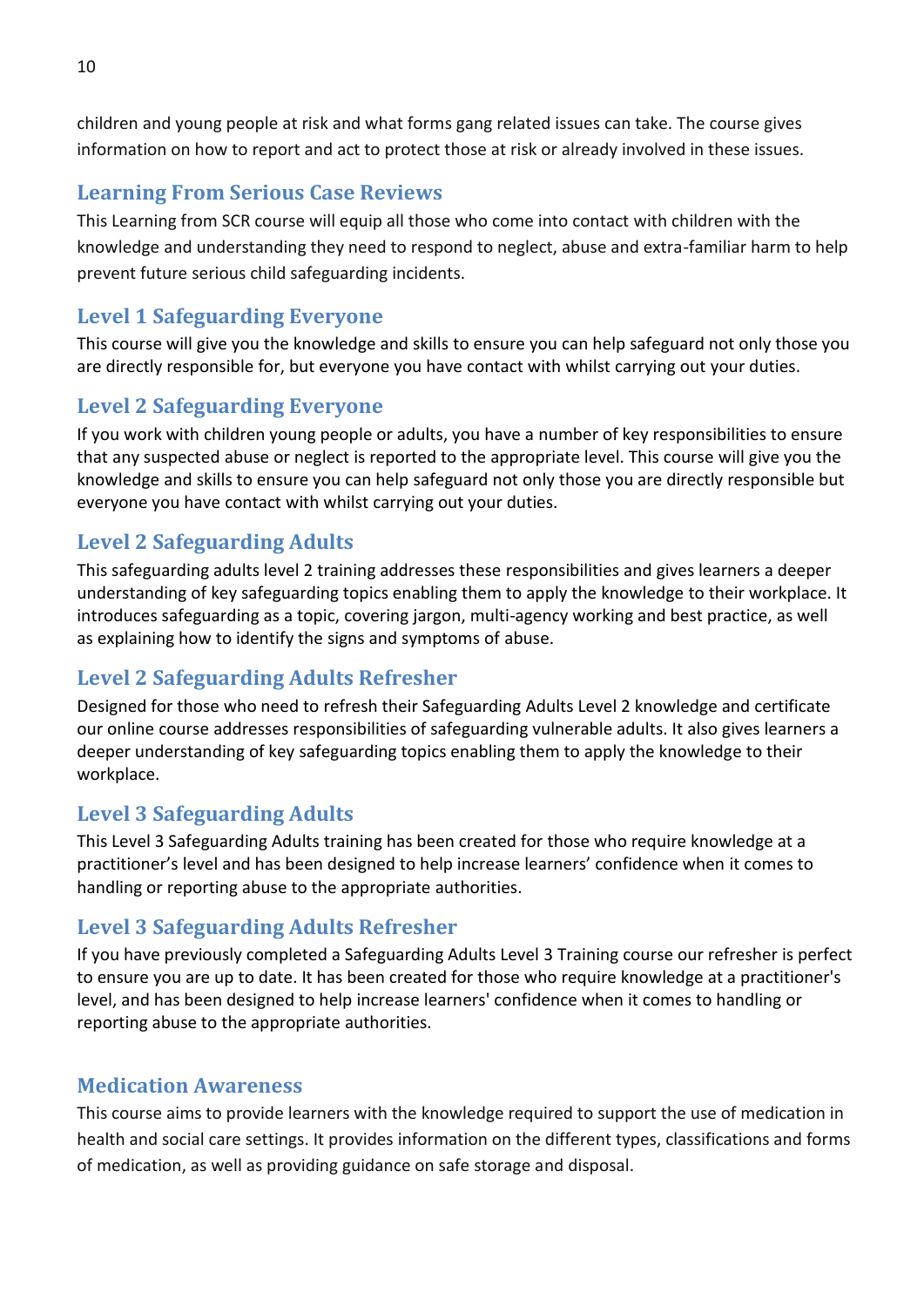#### <span id="page-10-0"></span>**Modern Slavery and Trafficking**

Modern slavery and trafficking are two of the most important safeguarding topics for anyone working with vulnerable children or adults. It is crucial that they have an in-depth knowledge of these areas and can spot the signs and symptoms of abuse.

### <span id="page-10-1"></span>**Prevent COVID-19**

This course has been developed to give you all the vital information you need to know to help minimise the spread of COVID-19.

### <span id="page-10-2"></span>**Radicalisation and Extremism**

This training course will help learners to understand various forms of radicalisation and extremism and how it can be recognised and countered. This course also looks into further steps and organisations to contact if they suspect someone is being radicalised.

### <span id="page-10-3"></span>**Reducing Parental Conflict Module 1**

Parental conflict is a primary influence on children's outcomes. In this introductory course you'll gain a greater awareness of what is meant by parental conflict and why it matters. You'll explore the couple relationship in more detail and learn about the significant impact that a poor-quality couple relationship can have on child outcomes. You'll also develop an understanding of parental conflict and develop the skills to recognise and identify the impact on children.

### <span id="page-10-4"></span>**Reducing Parental Conflict Module 2**

Following the Understanding parental conflict and its impact on child outcomes module, this module covers the couple relationship and child outcomes, as well as introducing frameworks that can be used to identify and explore parental conflict. The module looks at the issues and triggers that lead to relationship distress, how to interpret whether parental conflict is constructive or destructive and the significance of early involvement.

### <span id="page-10-5"></span>**Reducing Parental Conflict Module 3**

Following the Recognising and Supporting Parents in Parental Conflict module, this module offers practical examples of how to apply tools and frameworks when working with parental conflict. The module helps build confidence and competence around parental conflict and puts you in a better position to recognise relationship distress.

### <span id="page-10-6"></span>**Reducing Parental Conflict Module 4**

In this course you'll learn about various reasons why people who work with families feel reluctant to discuss parental conflict. You'll learn how you can help and support them in overcoming these issues. This course provides advice on how you can prepare to have supervisory conversations with your team members.

### <span id="page-10-7"></span>**Safeguarding and Leadership**

Our online Safeguarding and Leadership Course is designed for all levels of operational managers, and aims to make sure that everyone involved in delivering and monitoring services to children, young people and their families is doing so with their safety and wellbeing in mind, and is training their staff in doing the same.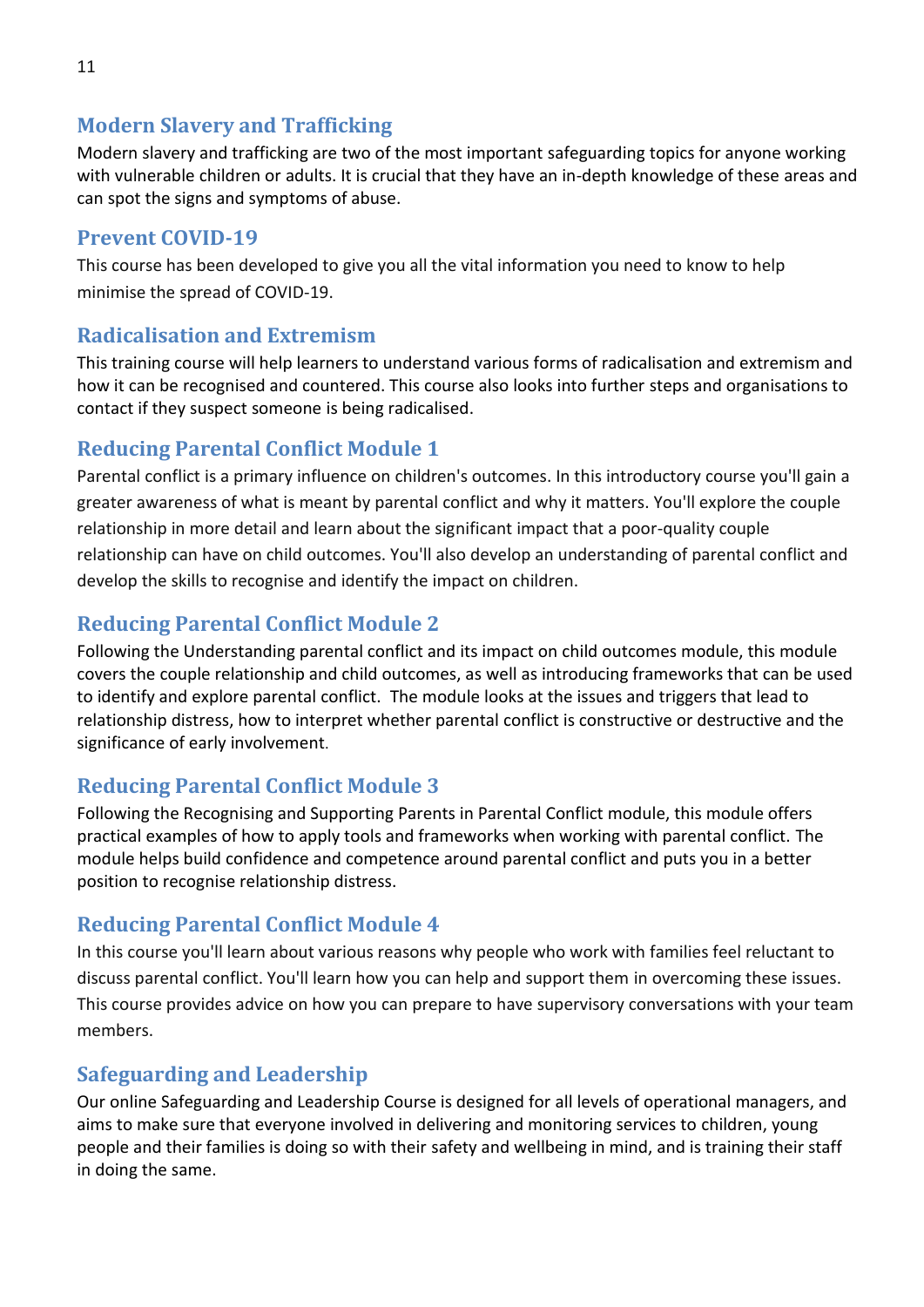### <span id="page-11-0"></span>**Safeguarding Children Level 2**

This level 2 course will give learners the knowledge they need to be able to identify the signs and symptoms of abuse and what they need to do if they suspect a child is being abused or discloses sensitive information to them.

### <span id="page-11-1"></span>**Safeguarding Children Level 3**

Anyone who requires Level 3 Safeguarding Training has a considerable responsibility for safeguarding children and they have to be able to act accordingly to information and concerns brought to them.

### <span id="page-11-2"></span>**Safeguarding Children Refresher**

This module is for professionals who have previously undertaken the standard safeguarding courses. It will touch on key areas and updates, but this module does not cover the full depth of knowledge required by professionals working with children.

### <span id="page-11-3"></span>**Safeguarding in Education**

Anyone working in education has a responsibility to ensure children are safeguarded from potential abuse or neglect and it is a requirement that staff have up-to-date knowledge of safeguarding policies, legislation and guidance. Staff need to be able to recognise any of the signs or symptoms of abuse and how to report them to the correct authority.

#### <span id="page-11-4"></span>**Safer Recruitment**

This Safer Recruitment course teaches key points in protecting children in care focusing on key aspects such as best practice in safe recruitment, methods of vetting and safety precautions.

### <span id="page-11-5"></span>**Safer Sleeping for Babies**

Greater awareness of Sudden Infant Death Syndrome (SIDS) is one of the most effective ways to reduce cases. This course is designed to do just that whilst ensuring learners gain knowledge on practical and effective ways to reduce the risks.

#### <span id="page-11-6"></span>**Safer working Practices**

This wide-ranging course covers safer working practices for many situations that involve working with children and young people. It is increasingly important to manage your own behaviour and that of children and co-workers in situations involving professionals and volunteers.

#### <span id="page-11-7"></span>**Self-Harm**

Identifying and understanding self-harm and its causes, how someone could be vulnerable to selfharm, and what to do to help them, are covered in this course.

#### <span id="page-11-8"></span>**Self-Neglect**

Anyone working with vulnerable adults needs to understand self-neglect and the complex issues that can impact a person's ability to make decisions. The course covers how to identify the signs and symptoms of self-neglect, how to balance addressing the issue of self-neglect with an individual's right to private life and health, and how to make safe decisions.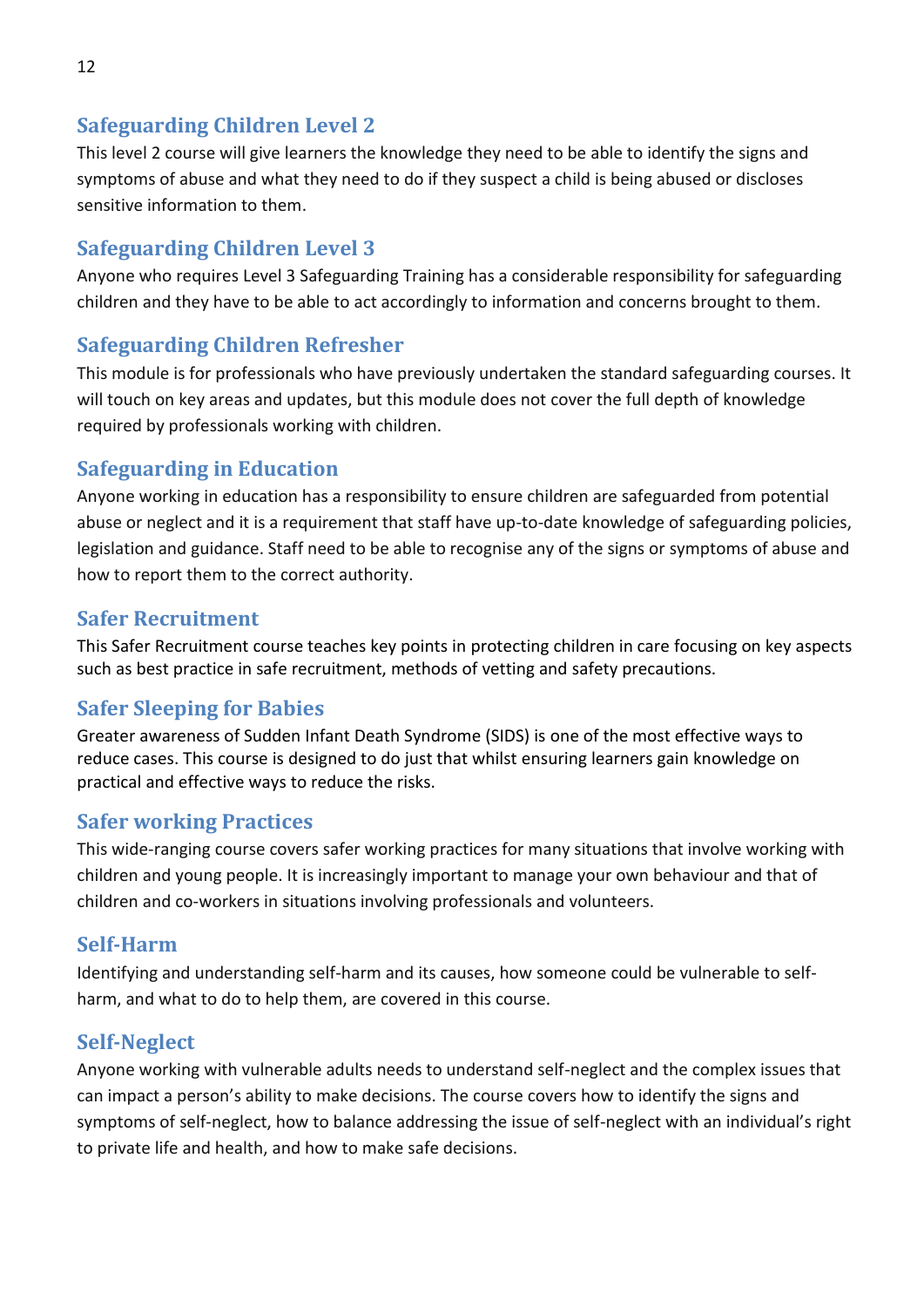### <span id="page-12-0"></span>**Suicidal Thoughts**

Identifying and understanding suicidal thoughts, how they develop and how you can support someone who has them, are explained in this course Someone with suicidal thoughts will have a poor mental state and will not be able to cope with life as normal, this course shows how to identify and support this poor mental state.

### <span id="page-12-1"></span>**Supporting Teenagers and Young People**

This course covers a wide range of information and guidance on how to support teenagers and young people who are vulnerable to relationship abuse, substance misuse, and teenage pregnancy.

### <span id="page-12-2"></span>**Toxic Trio**

The Toxic Trio – domestic abuse, parental mental ill-health and parental substance abuse – can have a severe impact on vulnerable children and young people, and the parents themselves. This course covers how to define and identify such abuse and work to counter it.

### <span id="page-12-3"></span>**Understanding Animal Welfare in Violent Homes**

This course will be of interest to professionals working with families with pets and will help them to recognise those at risk of physical and mental abuse.

### <span id="page-12-4"></span>**Understanding the Impacts of Hate Crime**

This course guides the learner to identify what hate crime is, how to identify hate crime and hate incidents, and what to do next. It covers the background using real life cases as illustrations, the definition, reporting, the role of the bystander and witnesses and ways you can prevent hate crime.

### <span id="page-12-5"></span>**Understanding the Importance of Mental Capacity Act and Liberty Protection Safeguards**

This wide-ranging course contains information and guidance on Mental Capacity Assessment and Deprivation of Liberty Safeguards, how to undertake assessments and when they are appropriate, as well as recording the results.

### <span id="page-12-6"></span>**Working with Children with Learning Difficulties & Disabilities**

Children with learning difficulties and disabilities need particular consideration with regard to safeguarding and care. This course gives an overview of information and guidance needed for those who work or care for children and young people in this situation.

# <span id="page-12-7"></span>**Virtual / Face to Face Training Courses**

# <span id="page-12-8"></span>**Alcohol Brief Intervention Training**

Delivered by Calderdale in Recovery – The Basement Project

"Having a word" at the right time – can be effective in making people reconsider their drinking behaviour and cut their alcohol intake significantly. Alcohol consumption has increased by almost 20% in the last 30 years and alcohol-related conditions cost the NHS over £2.7bn annually. Lost productivity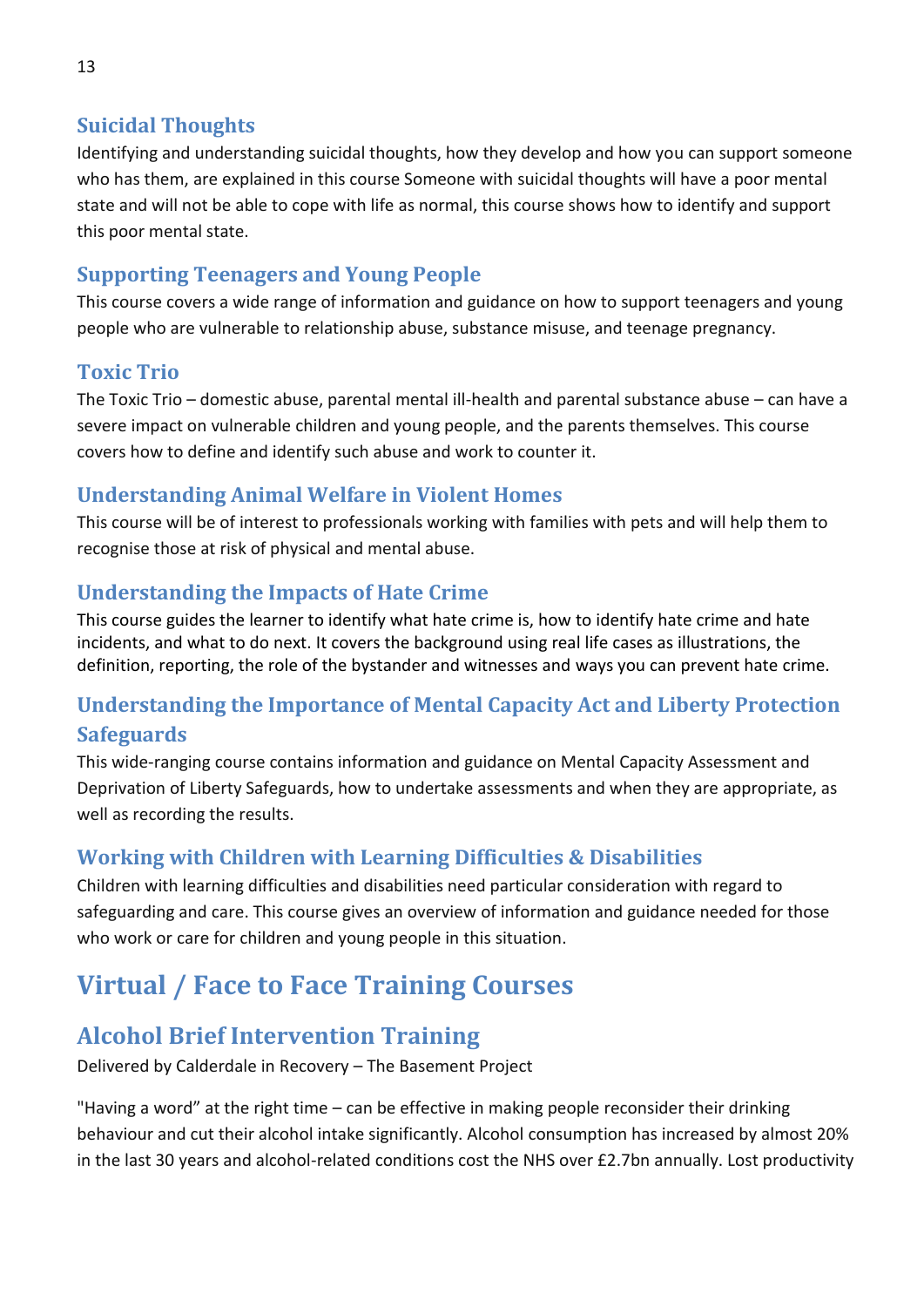due to alcohol use costs the UK economy more than £7bn each year with an estimated 167,000 working years lost. The cost to Calderdale health services and employers is significant.

In Calderdale, it is estimated that there are:

- •103,277 Low risk drinkers
- •27,749 Increasing risk drinkers
- •9,049 Higher risk drinkers
- •2,500 Dependent drinkers

Of these, there would be 32,637 Binge Drinkers

Alcohol features in approximately 50% of Child in Need assessments in Calderdale. So how do you "have a word"? A brief intervention is a structured conversation between a health care professional/employer and a client/employee. They are designed to motivate the individual to change their drinking behaviour.

#### **Covered in this course**

- Facts about alcohol, myths, units and safe limits
- The physical effects of alcohol both short term and long term
- Definitions such as binge drinking, high risk and dependency
- Brief Interventions
- Support available and how to refer to local services
- Useful tools and resources to support training

#### **Planned Learning Outcomes**

- 1. Boost skills and confidence in talking with service users about alcohol use
- 2. Recognise the effects of alcohol use and the impact on health
- 3. Tailor advice and use an evidence based-screening tool to identify problematic alcohol use in your role
- 4. Apply simple tools that may trigger change
- 5. Identify relevant support services in Calderdale

# <span id="page-13-0"></span>**Basic Drugs Awareness, Brief Interventions, Identifying and Supporting Young People who use Substances**

Delivered by Calderdale Recovery Steps, Branching Out.

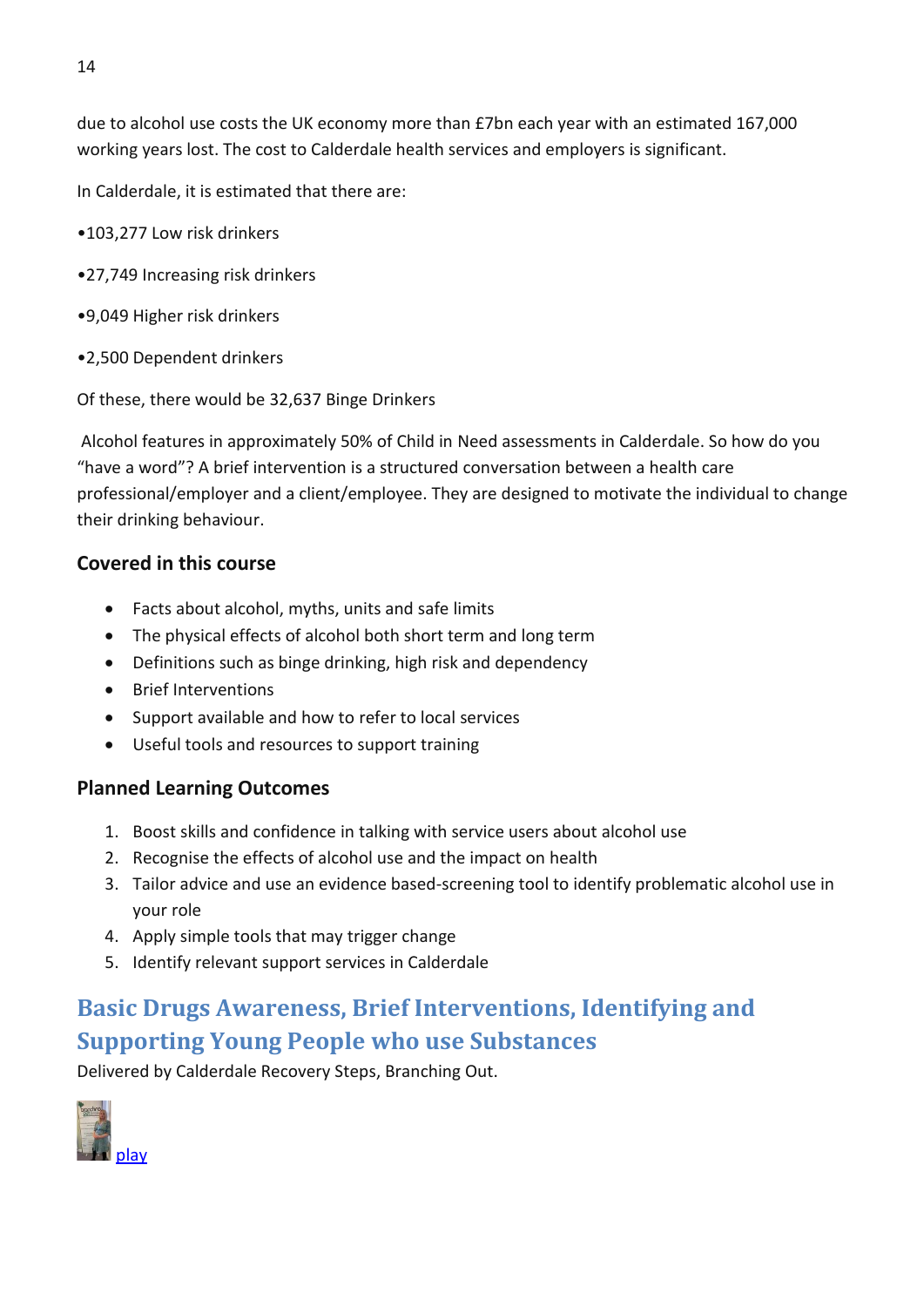Further to the findings of a local SCR (Child M), this course recognises a deficit in the ability of the wider children's workforce to screen for substance use and refer on to services accordingly. The course will assist practitioners to determine how ready young people are to engage with services and therefore promote better referrals and outcomes. It's practical focus will provide practitioners with a tool to make every contact count and deliver a brief intervention to reduce harm to those not ready to engage with services whilst developing skills to ask young people the right questions in order to introduce them to the specialist service at the earliest opportunity.

#### **Covered in this course**

- Drug Awareness
- Identify signs of substance use in Young People
- Consider risks around substance misuse
- Screen a young person's substance use and deliver brief interventions
- Make appropriate referrals for further support

#### **Planned Learning Outcomes**

- 1. Increase Basic Drug Awareness
- 2. Identify signs of substance use in young people
- 3. Consider what increases a young person's risks around substance misuse
- 4. Effectively screen a young person's substance use and deliver basic harm reduction messages/ brief interventions
- 5. Make appropriate referrals for further support and increase a young person's motivation to address their substance misuse

# <span id="page-14-0"></span>**Burnt Bridges? Briefings**

The Burnt Bridges? Thematic Review concluded in 2021 and reviewed the circumstances that led up to the deaths of 5 men in Calderdale over winter 2019-2020. This briefing will describe the trauma and challenges they faced and explore the learning and changes in Calderdale since their deaths, it aims to encourage individual to reflect on their own practices and be advocates for inclusive delivery of services.

# <span id="page-14-1"></span>**Challenges Facing Children and Adults On-Line**

2 hour briefing provided by David Tidman, Inventry Ltd

In the recent Net Aware Report 2017: "Freedom to express myself safely", young people highlighted "the concerning levels of risk that they are facing, often daily, and often alone. These risks include persistent and distressing or offensive contact with strangers, witnessing violence and hatred, encountering sexual content and being encouraged to behave sexually, and seeing or being subjected to bullying behaviour.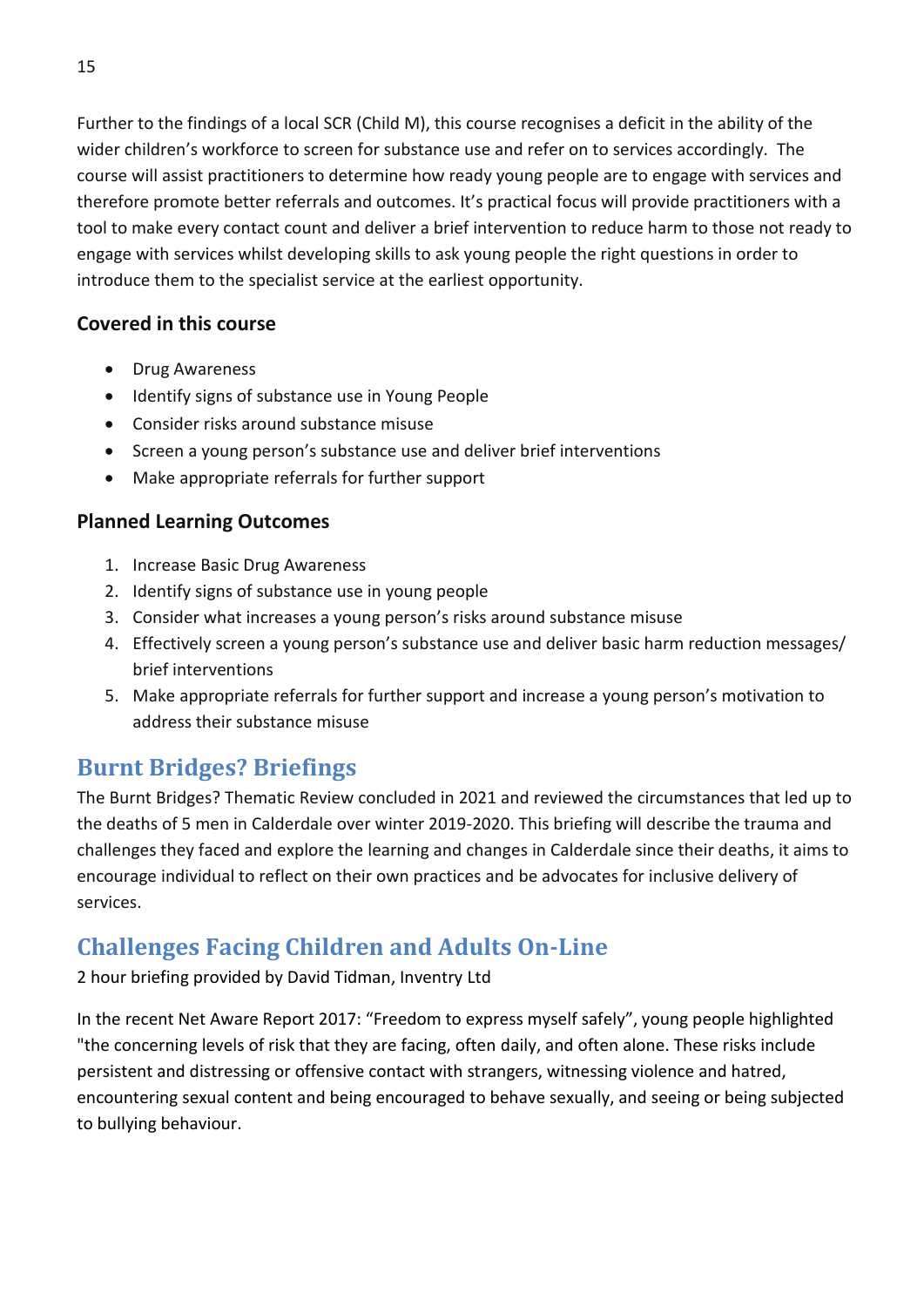In this two hour session we will look into why technology, social media and the internet is so appealing to young and old alike. We will consider how it has become engrained into our lives, why this is the case and the impact it can have. We will consider some of the approaches used by social media companies to keep us engaged and how it is being used to influence our thinking and perceptions of the world.

#### **Covered in this course**

- Impact of social networking and influences the behaviour of young people and adults including the growth of 'fake news'
- Potential hazards for young people and adults using Facebook and other social media sites including sexting, online games and pornography

#### **Planned Learning Outcomes**

- 1. Understand the phenomenon of social networking: Why do people use it?
- 2. Potential risks for young people using social media sites
- 3. Step to take to raise awareness of Internet bias and its impact.

# <span id="page-15-0"></span>**Child Mental Health: Introduction**

#### Delivered by Open Minds (CAMHS)

50% of mental health problems are established by age 14 and 75% by age 24. 10% of children and young people (aged 5-16 years) have a clinically diagnosable mental problem, yet 70% of children and adolescents who experience mental health problems have not had appropriate interventions at a sufficiently early age. Social and emotional wellbeing creates the foundations for healthy behaviours and educational attainment. Evidence shows that poor social and emotional wellbeing predicts a range of negative outcomes in adolescence and adulthood. For example, negative parenting and poor-quality family or school relationships place children at risk of poor mental health. Early intervention in childhood can help reduce physical and mental health problems and prevent social dysfunction being passed from one generation to the next.

This course will provide underpinning knowledge for staff from the Children's workforce.

#### **Covered in this course**

- Increase awareness of child mental health
- Explore factors which can affect children's mental health and wellbeing

#### **Planned Learning Outcomes**

Identify factors which contribute to healthy psychological wellbeing

- 1. Describe factors which have a detrimental effect upon the mental health of children and young people
- 2. Increase awareness of common mental health difficulties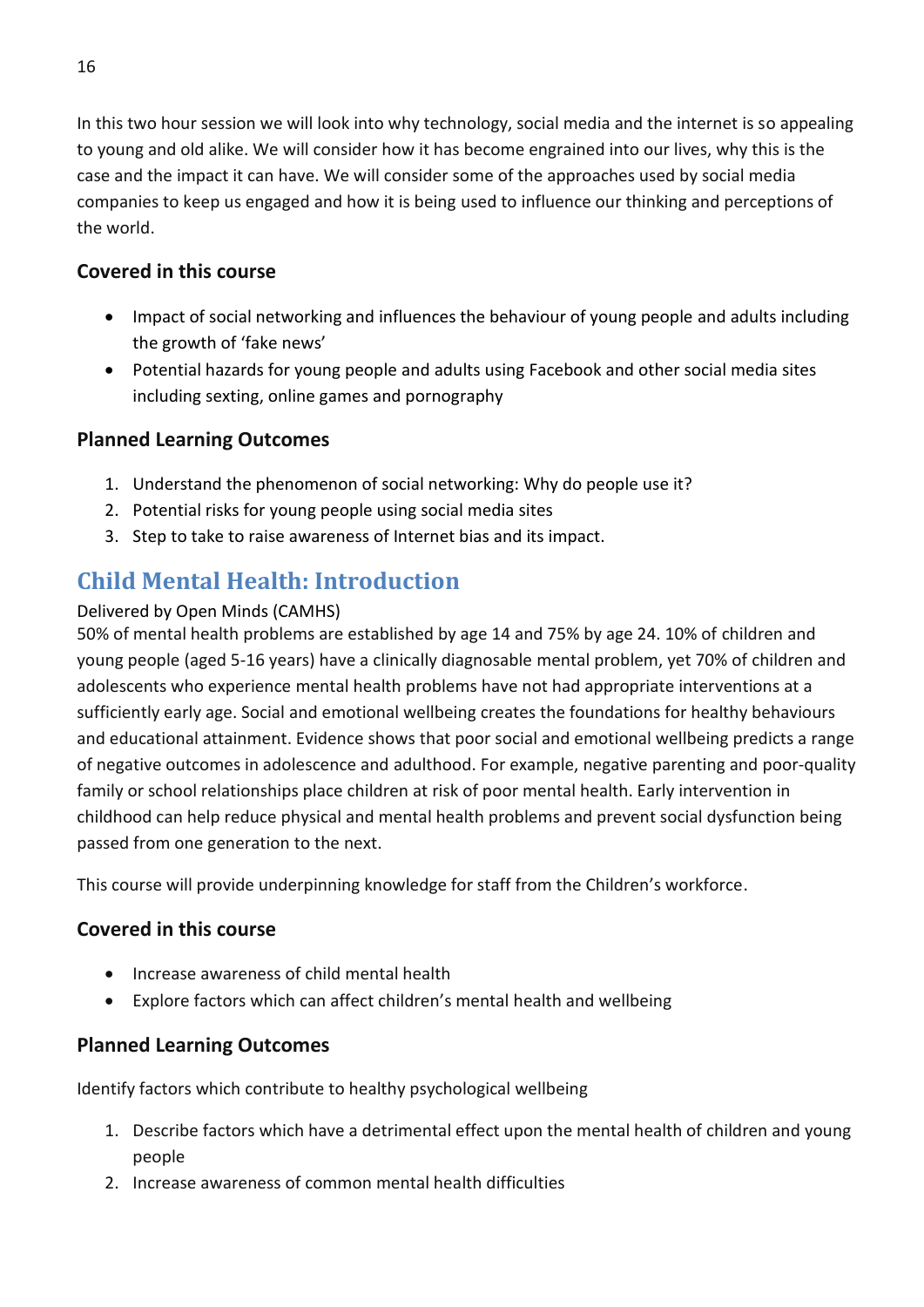- 3. Respond to initial concerns
- 4. Know when and how to consult or refer on to child mental health services

# <span id="page-16-0"></span>**Child Mental Health: Anxiety in Young People**

Delivered by Open Minds (CAMHS)

This course will provide underpinning knowledge for staff from the Children's workforce

#### **Covered in this course**

- An overview of the signs and symptoms of anxiety in young people
- Ways to best support and respond to their behaviours and needs

#### **Planned Learning Outcomes**

- 1. Identify the key features of anxiety in children and young people
- 2. Explore the differing types of anxiety and understand potential causes
- 3. Consider practical strategies that can be applied to their practice
- 4. Develop a basic understanding of cognitive behavioural therapy and its use with anxious children and young people
- 5. Increase confidence when working with young people who experience anxiety
- 6. Identify where to source useful material to support direct work with children and young people experiencing anxiety
- 7. Recognise when and how to consult or refer to child mental health services.

# <span id="page-16-1"></span>**Child Mental Health: Depression in Young People**

#### Delivered by Open Minds (CAMHS)

This course will provide underpinning knowledge for staff from the Children's workforce.

#### **Covered in this course**

- Information about low mood and depression in young people
- Opportunities for practitioners to increase confidence in their role

- 1. Identify the key features of low mood and depression and how they manifest in children and young people
- 2. Develop skills to carry out an initial assessment of children and young people who may be depressed
- 3. Identify factors to consider when assessing and managing potential risk
- 4. Plan interventions to support young people experiencing low mood and depression including a basic understanding of cognitive behavioural therapy and its use with depressed children and young people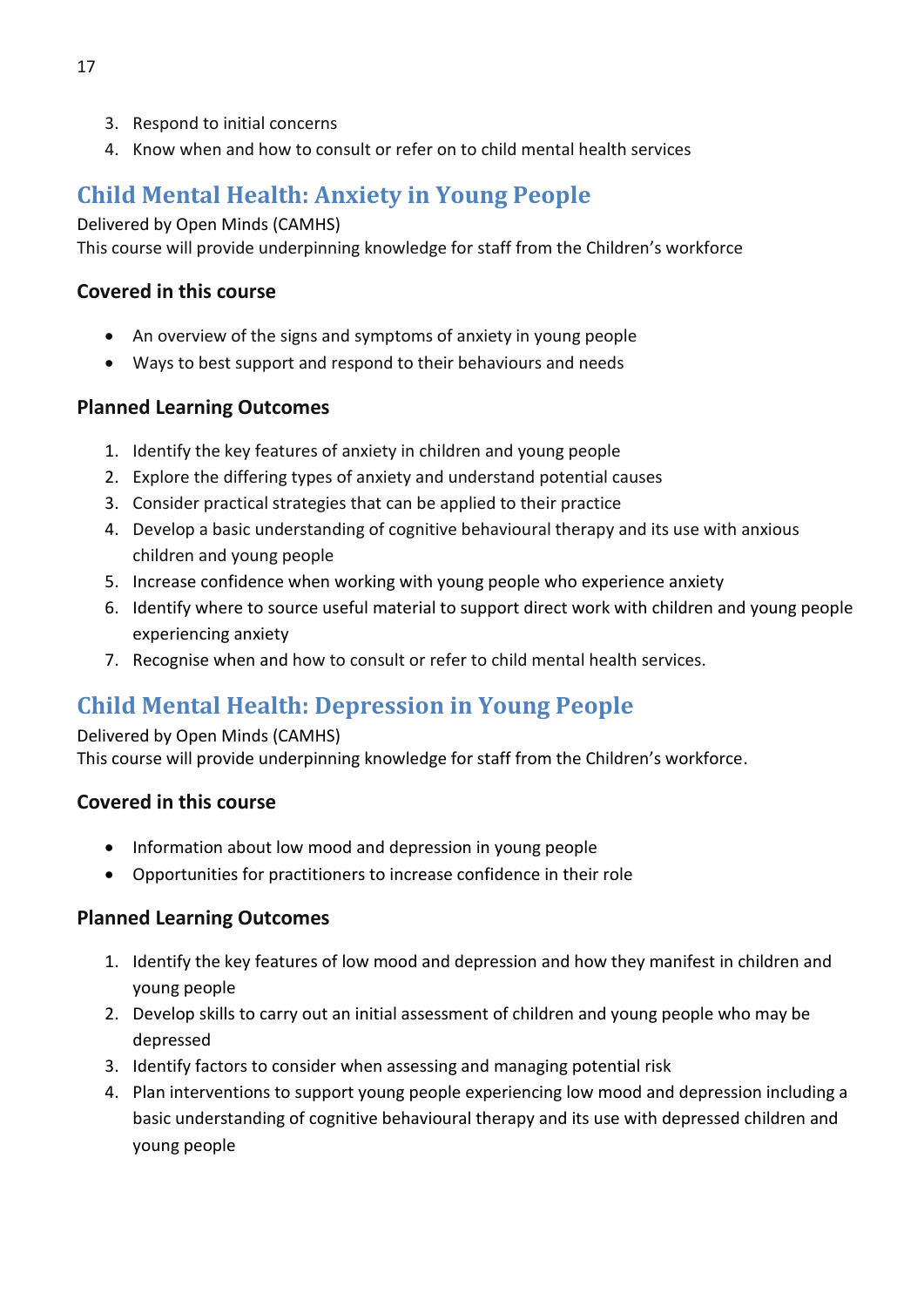- 5. Explore the value of inter-agency and inter-disciplinary working in providing for the mental health needs of young people
- 6. Recognise when and how to consult and refer to child mental health services

# <span id="page-17-0"></span>**Child Mental Health: Suicide Awareness**

Delivered by Open Minds (CAMHS)

#### **Covered in this course**

• This course aims to raise awareness of suicide in children and young people and offers a brief overview of the main issues relating to suicide in children and young people. It covers risk and resilience factors, signs of immediate risk, helpful language, having difficult conversations and how to support and where to seek further support. It will also signpost to further reading and training on this topic.

#### **Planned Learning Outcomes**

- 1. 1.Understand what we mean by suicide and to raise awareness of suicide in children and young people.
- 2. 2.Identify helpful and unhelpful language when discussing suicide in children and young people
- 3. 3.To be better able to respond to children and young people who are experiencing suicidal thoughts
- 4. 4.To feel more confident having difficult conversations with children and young people who are experiencing suicidal thoughts
- 5. 5.To know where and when to access further support and guidance and further training courses available on this topic.

# <span id="page-17-1"></span>**Child Mental Health: Young People and Self-Harm**

#### Delivered by Open Minds (CAMHS)

This course will provide underpinning knowledge for staff from the Children's workforce.

#### **Covered in this course**

• An opportunity for participants to increase their knowledge and skills in relation to working with and supporting young people who self-harm.

#### **Planned Learning Outcomes**

- 1. Identify what constitutes self-harm
- 2. Develop skills to carry out an initial assessment of young people who self- harm
- 3. Explore the key areas to be considered when assessing potential risk
- 4. Apply strategies for engaging and supporting young people who self-harm
- 5. Increase confidence when working with young people who harm themselves
- 6. Identify sources of support and guidance

# <span id="page-17-2"></span>**Connections in the Brain that Shape Children and Young people**

Delivered by Virtual Schools.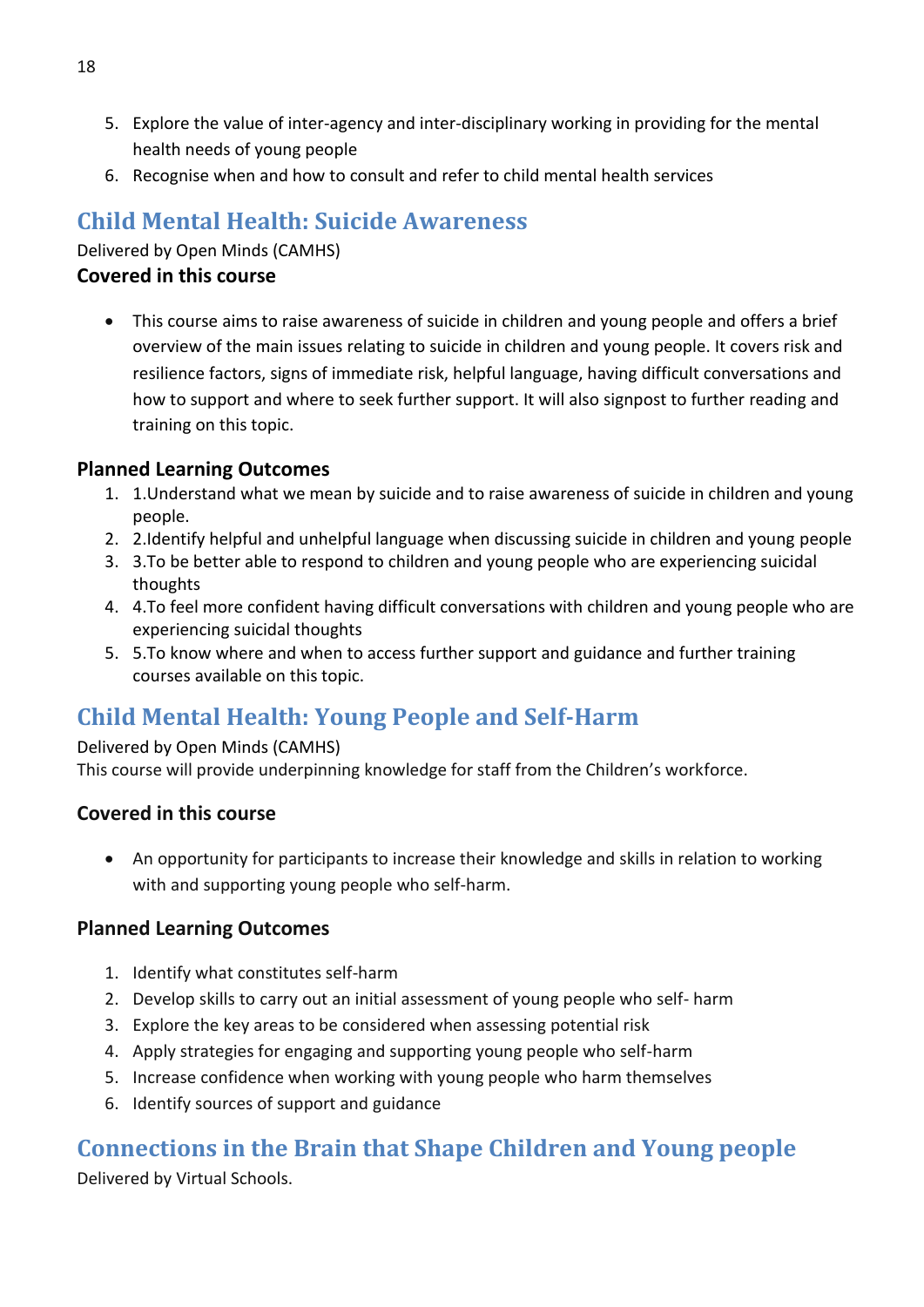Serious Case Reviews have highlighted a lack of understanding and application of child development when undertaking assessments and planning for children and young people. Recognition of the different stages of what constitutes normal development is crucial to understanding what is going on in the abused and neglected child's life, the likely impact of any harm, and how it might manifest through disordered development or behaviour.

#### **Covered in this course**

- An introduction to neurological evidence on the brain's development from birth to adolescence
- Impact of trauma, neglect and abuse on brain development in early years
- The effects of household environments on children and young people's coping mechanisms
- Studies which show the impact of experiences in early life on physical health
- Intervention and prevention that is used to promote healthy brain development

#### **Planned Learning Outcomes**

- 1. To identify the impact/ importance of the brain development in early and teenage years.
- 2. To be able to explain the importance of brain development and recognise the effect of stress on young brains and on later life.
- 3. To encourage ways that adults can promote children's and young people's healthy brain development.

This session is aimed at the Children's Workforce.

# <span id="page-18-0"></span>**Cyber Security Awareness - Addressing Risk & Reducing Vulnerabilities**

Delivered by West Yorkshire Police Cyber Crime Team

The course aims to deliver a general awareness around on-line safety to reduce the risks and vulnerabilities associated with hacking and cyber threats. It will provide guidance on how to keep secure on-line and also what to look out for with regards to unsafe websites and methods used to abuse children and adults on-line. It also covers the criminal implications and methods of prosecuting offenders.

#### **Covered in this course**

- Current Cyber Security Threats
- Advice on how to mitigate those threats
- Identifying risk in young people
- Early intervention and resources available to promote positive learning
- Awareness around online risks to children
- Social media safety
- Cyber safety tips including information on organisations and services that provide support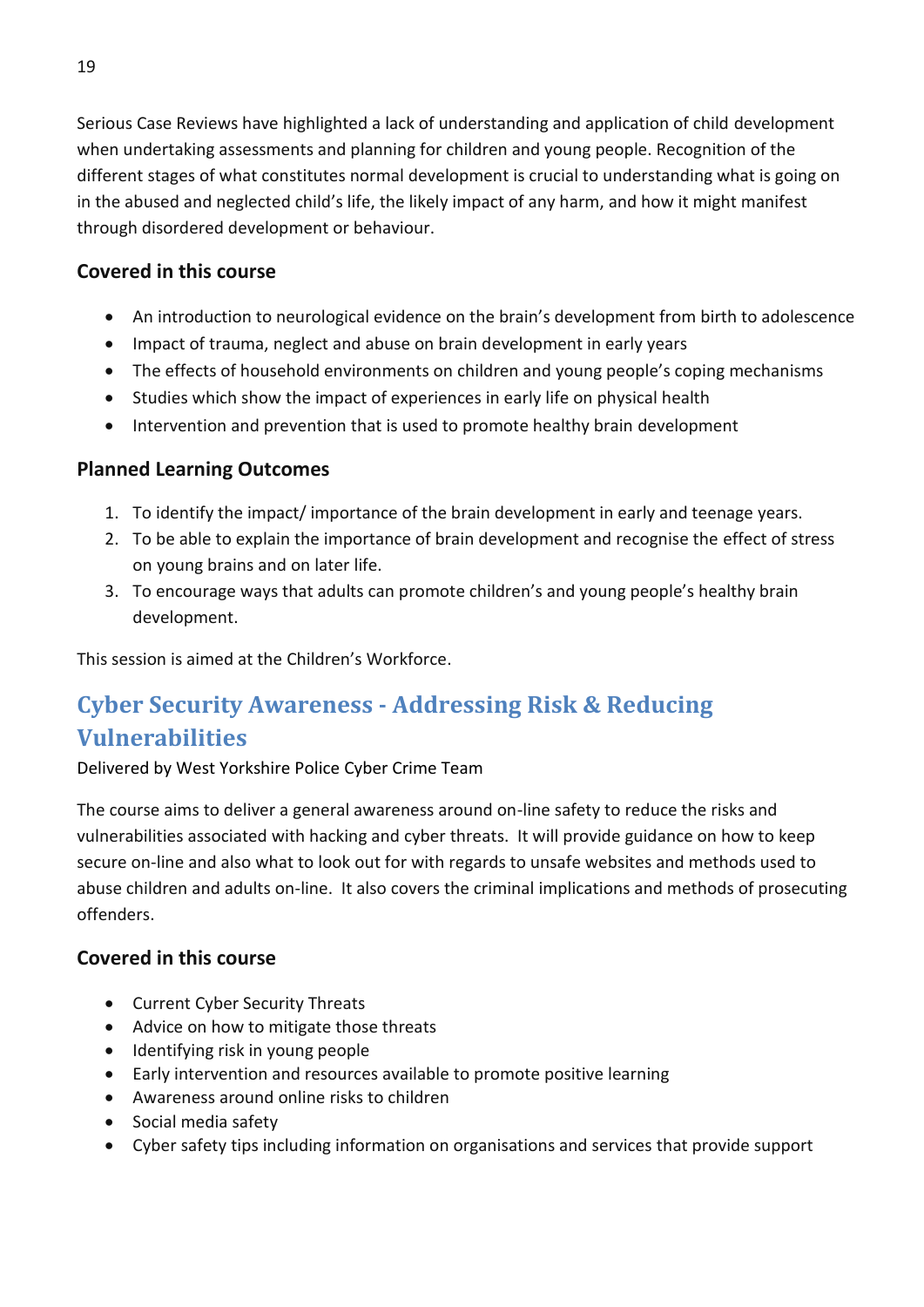#### **Planned Learning Outcomes**

- 1. To increase awareness of cyber threats
- 2. Reduce the harm to young people from cyber abuse
- 3. Promote support groups for people at risk
- 4. Increase awareness of dangerous websites
- 5. Raise awareness of the criminal implications

# <span id="page-19-0"></span>**Domestic Abuse Briefing: Domestic Abuse and Older People**

Delivered by Staying Safe Practitioners.

"Our research finds that on average, older people experience domestic abuse for twice as long before seeking help as those aged under 61, and nearly half have a disability. Yet, older victims are hugely underrepresented in domestic abuse services." (SafeLives)

This briefing will look at the specific needs of older people in relation to domestic abuse and additional challenges for professionals when supporting older victims.

You are required to have an existing working knowledge about issues relating to Domestic Abuse or have undertaken training on Domestic Abuse: What's risk got to do with it? in order to attend this workshop.

# <span id="page-19-1"></span>**Domestic Abuse Briefing: Impact on Children & Young People**

Delivered by Staying Safe Practitioners.

You are required to have undertaken the Domestic Abuse Awareness e-learning in order to attend this workshop.

Research shows that 140,000 children live in households where there is ongoing high-risk domestic abuse (Safelives 2015) and over half of all serious case reviews identify domestic abuse as a factor (DFE 2016). This briefing by Calderdale Staying Safe looks at the impact of domestic abuse on children and how we respond to a child's disclosure.

#### **Covered in this briefing**

- The impact of domestic abuse on children
- How to respond appropriately to a child's disclosure of domestic abuse
- How to talk to the non-abusive parent about domestic abuse
- Applying Calderdale's Continuum of Need And Response in relation to domestic abuse
- Information on what can be done to support children affected by domestic abuse and of specialist services in Calderdale

#### **Planned Learning Outcomes**

1. Assess the impact of domestic abuse on children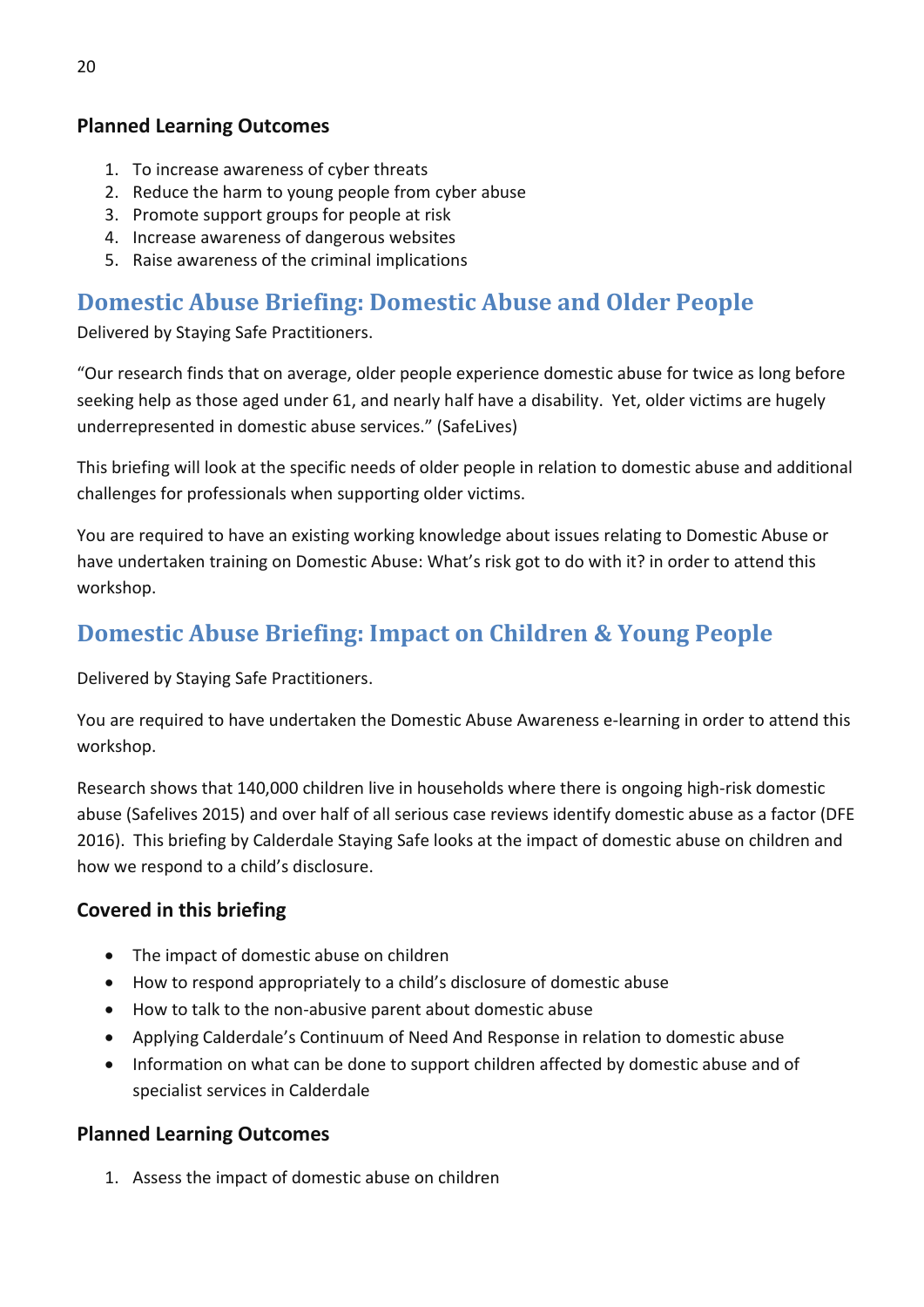- 2. Apply good practice in responding appropriately to a child's disclosure of domestic abuse
- 3. Apply Calderdale's Continuum of Need & Response in relation to domestic abuse

# <span id="page-20-0"></span>**Domestic Abuse Briefing: Recognising Coercive Control**

Delivered by Staying Safe Practitioners**.**

You are required to have attended Domestic Abuse: What's risk got to do with it? in order to attend this workshop.

### **Covered in this briefing**

- An overview of coercive and controlling behaviours
- How coercive control impacts on victims
- Information on the law recognising coercive control as a criminal offence, within the context of domestic abuse
- Appropriate responses for professionals where you are concerned about coercive control in your work with service users

# <span id="page-20-1"></span>**Domestic Abuse training: What's Risk Got to Do With It?**

Delivered by experienced staff from Calderdale Staying Safe, the specialist domestic abuse service, this is a five-hour training session with a 30 min break for lunch. The course will build on the learning from the basic domestic abuse e-learning course.

### **Covered in this course**

- How to "ask the question" in relation to domestic abuse
- Understanding the impact of domestic abuse on adult victims and the barriers they face when seeking support
- The Calderdale Multi-agency DASH Risk Assessment: undertaking a DASH with service users in a sensitive and appropriate way; the use of professional judgement when assessing risk
- Appropriate action to take on completion of the DASH including immediate safety planning, referral pathways to MARAC/DA Hub and into specialist Domestic Abuse Services
- The role of professionals in supporting and safeguarding adult victims

- 1. Confidence to ask about domestic abuse in your work making disclosure easier
- 2. Be familiar with the Calderdale Multi-agency DASH Risk Assessment and if appropriate begin to use it in your agency
- 3. Understand the impact of domestic abuse on adult victims
- 4. Understand good practice in advising & supporting those experiencing abuse in relation to their safety
- 5. Identify sources of specialist help and support in Calderdale & nationally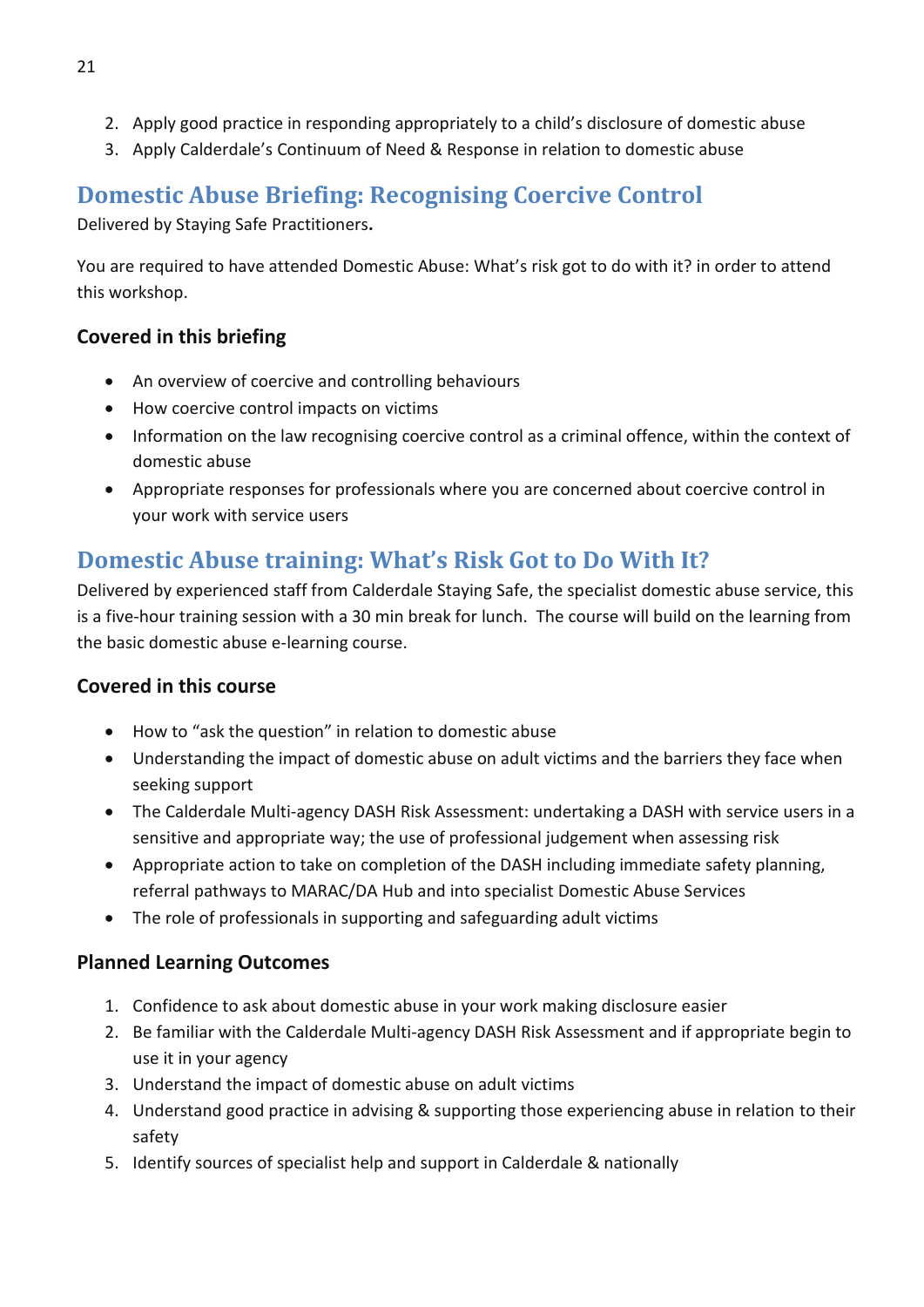**Please note**: you will need a basic understanding of the issues associated with domestic abuse in order to attend this course.

# <span id="page-21-0"></span>**Early Help Pathway**

The Early Help Team are offering training as an introduction to the new Early Help Pathway process.

#### **Planned Learning Outcomes**

- Provide a refresher on key elements of Early Help and its importance in enabling children to reach their potential,
- Explain the need for the changes to the Early Help process in Calderdale,
- Describe how the new Early Help Pathway reflects the key concepts of a systemic approach,
- Clarify how the Early Help Pathway aims to support and engage children and their families in finding their own solutions.

# <span id="page-21-1"></span>**Enhanced Child Exploitation Training: contextual safeguarding, disruption and trauma informed practice**

This course is delivered by PACE UK

(All delegates should have completed Sexual and Criminal Exploitation including County Lines training before taking this course)

#### **Planned Learning Outcomes**

- 1. Understand Pace's Relational Safeguarding Model
- 2. Learn about the principles of Contextual Safeguarding and how to apply to practice.
- 3. Understand how Contextual Safeguarding and Relational Safeguarding can work together to respond to extra familial harm
- 4. Using in depth case studies you will look at the application of contextual safeguarding along with disruption techniques
- 5. Understand how trauma impacts the behaviours of exploited children and families exploring how often this is mislabelled and the consequences this can have on safeguarding responses

# <span id="page-21-2"></span>**Forced Marriage/Honour Based Abuse/Female Genital Mutilation**

Delivered by Karma Nirvana and CHFT

A forced marriage is where one or both people do not (or in cases of people with learning disabilities or reduced capacity, cannot) consent to the marriage as they are pressurised, or abuse is used, to force them to do so. It is recognised in the UK as a form of domestic or child abuse and a serious abuse of human rights. In 2017, 125 cases (12.1%) involved victims who had a learning disability, the majority of whom were males, aged between 18 and 30.

The concept of 'honour' is for some communities deemed to be extremely important. To compromise a family's 'honour' is to bring dishonour and shame and this can have severe consequences. The punishment for bringing dishonour can be emotional abuse, physical abuse, family disownment and in some cases even murder. There are estimated to be 12 honour killings per year in UK (Honour Based Violence Awareness Network)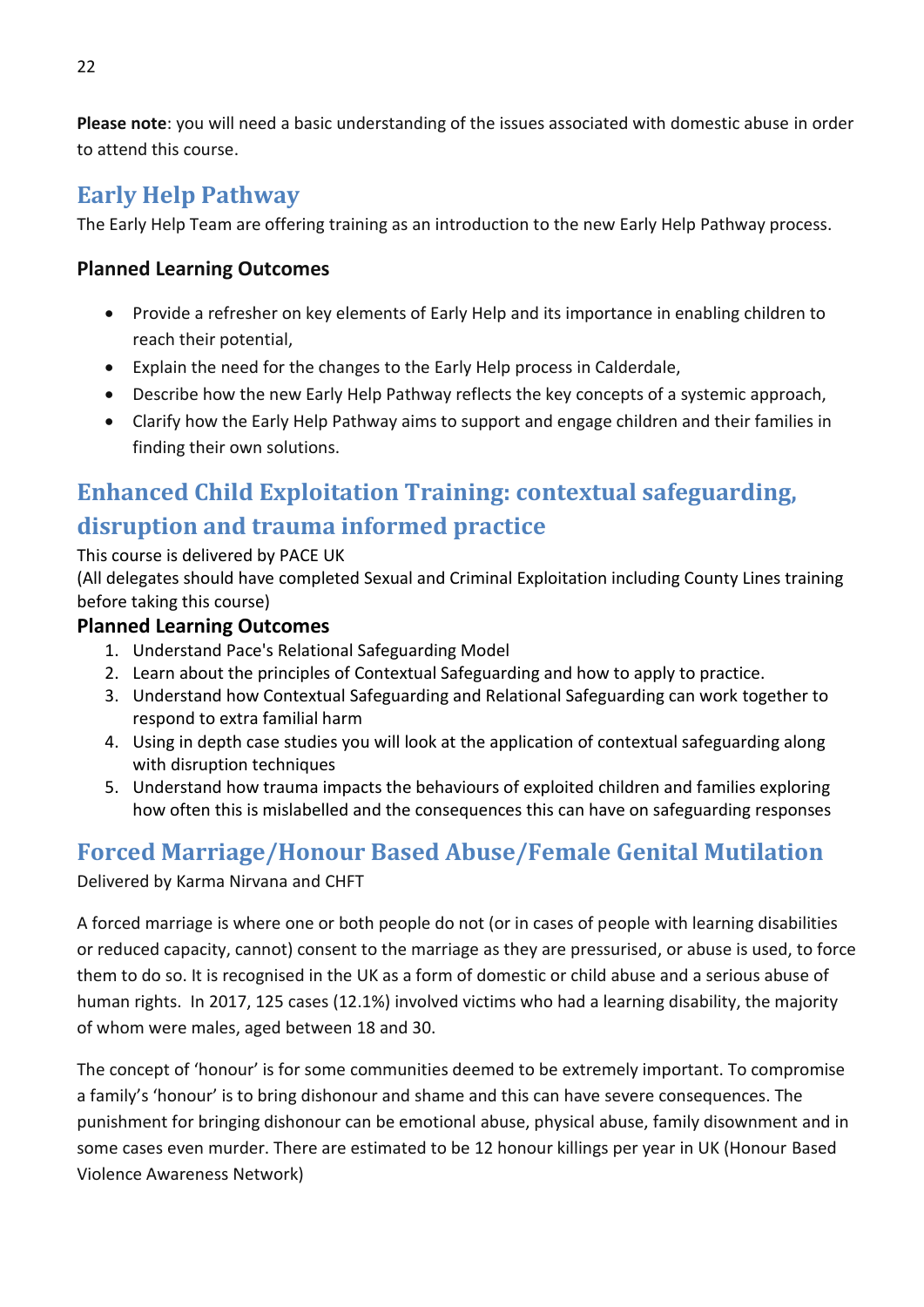Female genital mutilation (FGM) is the partial or total removal of external female genitalia for nonmedical reasons. It's also known as female circumcision or cutting. Religious, social or cultural reasons are sometimes given for FGM. However, FGM is child abuse. It's dangerous and a criminal offence. There are no medical reasons to carry out FGM. It doesn't enhance fertility and it doesn't make childbirth safer. It is used to control female sexuality and can cause severe and long-lasting damage to physical and emotional health.

This course is aimed at: all practitioners who work with Adults and Children in Calderdale

#### **Covered in this course**

- Definitions and context for Forced Marriage; Honour Based Abuse; Female Genital Mutilation
- Implications for practice.
- How a multi-agency response is required to meet the multiple needs of someone affected by any of these issues and the specialist support and information available

#### **Planned Learning Outcomes**

- 1. Recognise the different issues that may affect different communities
- 2. Recognise the signs and indicators of FM; HBA; and FGM
- 3. Use legislation and relevant procedures to respond to concerns and make a timely referral
- 4. Recognise the potential impact and consequences of reporting on the victim and their (nonabusing) families
- 5. Challenge practices and beliefs that support these practices

# <span id="page-22-0"></span>**Learning from Child Safeguarding Practice Reviews**

Chapter 4 Working Together 2018 notes the importance of sharing good practice so that there is a growing understanding of what works well. When things go wrong, lessons need to be learnt and services improved to reduce the risk of future harm to children. Equally it is important to identify and share good practice.

The delivery of these sessions will be determined on a case by case basis depending on the agencies and learning involved.

Some sessions may be presented by the Independent Author or senior representatives of the key agencies involved; others will highlight the learning and provide opportunities to share good practice, to increase understanding of what works well and to facilitate an open and creative conversation based on some of the findings to bring out collective knowledge, share ideas and insights, gain a deeper understanding of the issues.

All sessions will include an overview of the CSPR process.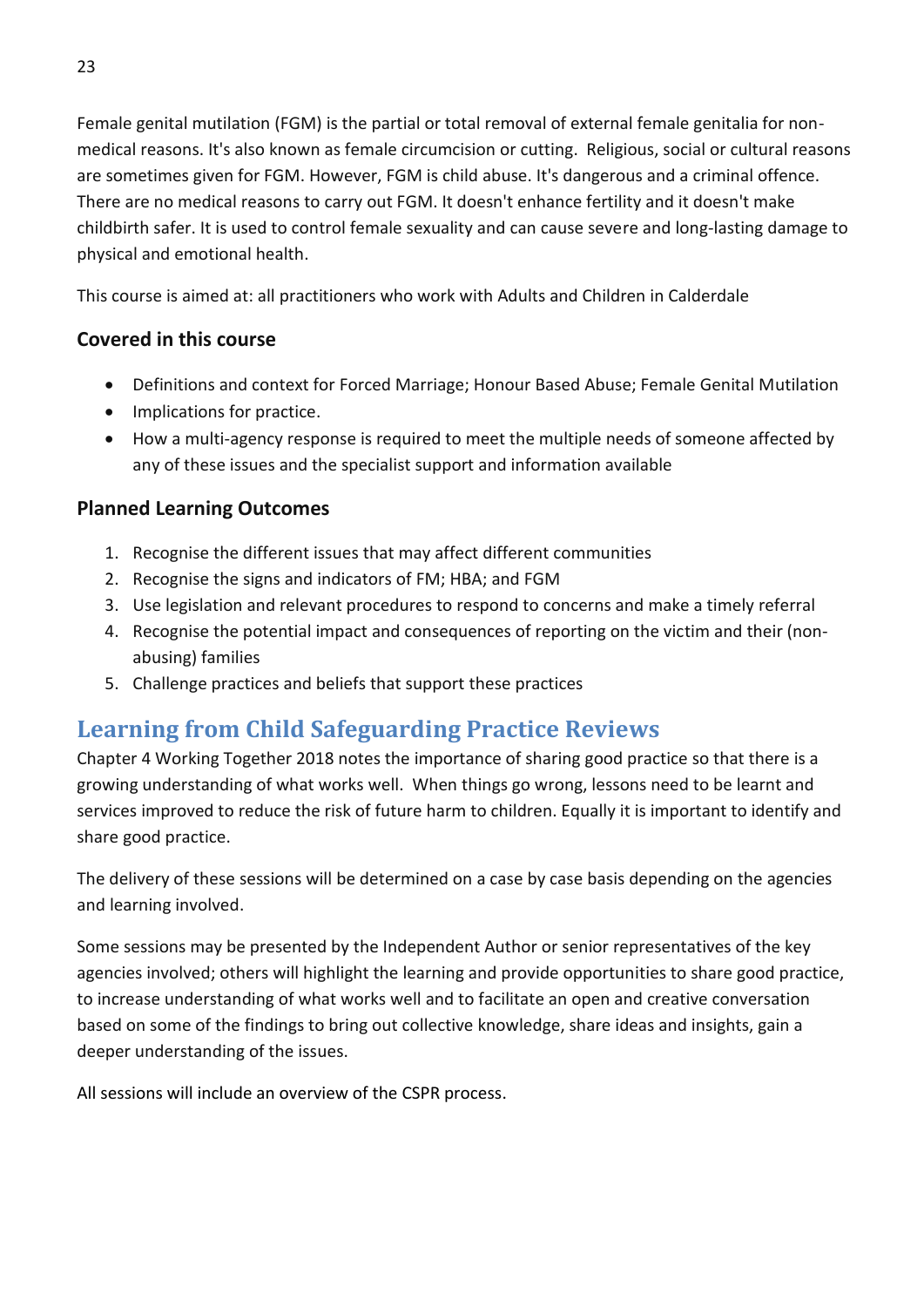# <span id="page-23-0"></span>**Learning from Safeguarding Adult Reviews**

Under the 2014 Care Act, Safeguarding Adults Boards (SABs) are responsible for conducting Safeguarding Adults Reviews (SARs). When things go wrong, lessons need to be learnt and services improved to reduce the risk of future harm to adults at risk. Equally it is important to identify and share good practice.

The delivery of these sessions will be determined on a case by case basis depending on the agencies and learning involved.

Some sessions may be presented by the Independent Author or senior representatives of the key agencies involved; others will highlight the learning and provide opportunities to share good practice, to increase understanding of what works well and to facilitate an open and creative conversation based on some of the findings to bring out collective knowledge, share ideas and insights, gain a deeper understanding of the issues.

All sessions will include an overview of the SAR process.

The sessions are aimed at anyone who works with Adults at Risk or adults who need services and support. The learning from these courses is essential.

### <span id="page-23-1"></span>**Liberty Protections Safeguards – formerly Deprivation of Liberty Safeguards**

This training is delivered by the Calderdale Council MCA and DoLs Team

This course will provide an understanding of what a deprivation of liberty (DoL) is in its' broadest terms. It will explain what the safeguards are and who they can apply to and look at other situations that may involve a deprivation of someone's liberty and require authorisation by the Court of Protection.

#### **Planned Learning Outcomes**

- 1. What is a Deprivation of Liberty, what are the Deprivation of Liberty safeguards and what the difference is between them and the actions required.
- 2. The current legal framework and requirements for a Supervisory Body to authorise a DoL
- 3. The Acid Test and case law developments/ learning from our own experience
- 4. The application to Court of Protection for authorisation of a DoL "Re X" versus full hearing
- 5. The role of the BIA, MH Assessor, IMCAs and Supervisory Bodies in DoLS
- 6. Conditions and recommendations what is the difference between them?
- 7. The planned new Liberty Protection Safeguards framework and a brief overview of how it is anticipated to change the way that deprivation of liberty is authorised and what the future may bring.

# <span id="page-23-2"></span>**Mental Capacity Act Forum**

Facilitated by the Local Authority MCA and DoLs Team

Regular virtual Forum hosted by Calderdale MBC MCA and DoLS Team

•discuss and share news and developments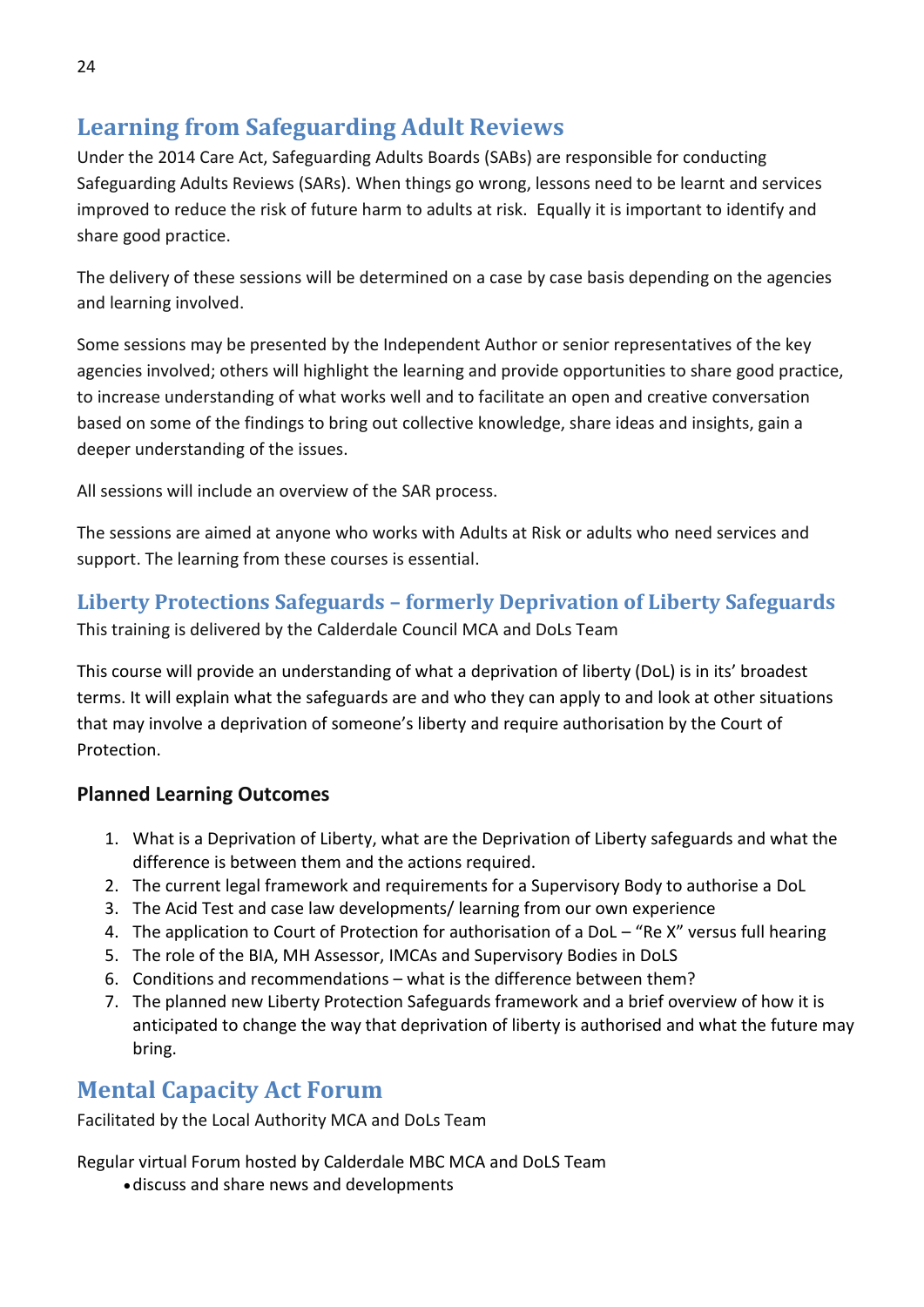- chance to discuss any hot topics or issues related to MCA
- •Open to all but client confidentiality will be maintained
- Informal enquiries welcome via Team email address [mca.dolsgroup@calderdale.gov.uk](mailto:mca.dolsgroup@calderdale.gov.uk)

# <span id="page-24-0"></span>**Mental Capacity Act - Introduction for Frontline Staff**

This training is delivered by the Local Authority MCA and DoLs Team

This course is intended as a follow up to the E-Learning course and provides an introduction to the Mental Capacity Act 2005 and explores how this guidance should be interpreted when supporting individuals whose ability to make decisions for themselves may be in question. The course explores approaches designed to ensure empowerment for people, with an emphasis on the 5 Key Principles of the act. To develop practical understanding of the processes and good practice guidance that the act describes and to promote best practice in supporting individuals in making decisions about their own lives.

#### **Planned Learning Outcomes**

- 1. Understand your roles and responsibilities
- 2. Understand the meaning of the term 'Mental Capacity'
- 3. The application of the time-specific nature and decision specific nature of the mental capacity process
- 4. Recognise and respond to a person's communication needs
- 5. Consideration of environmental or other factors
- 6. Recognise coercive behaviour and the safeguarding implications
- 7. Risk assessment and unwise decision taking
- 8. Understand the term 'best interests' and the decision-making process

# <span id="page-24-1"></span>**Mental Capacity Act - Managers and Professionals**

This training is delivered by the Local Authority MCA and DoLs Team

This course provides a more in-depth knowledge base and application of the Mental Capacity Act. It is aimed at a broad range of supervisory staff/managers and health and social care professionals who provide treatment and support to people who may have difficulties with mental capacity and the ability to consent to assessment or treatment.

- 1. A thorough understanding of Mental Capacity Act and presumption of capacity
- 2. Understand how to make a capacity assessment
- 3. Understand when an Independent Mental Capacity Advocate (IMCA) is required
- 4. Understand the links with the Personalisation and Care Act 2014
- 5. Decision taking around best interests, consultation and importance of up-to-date care
- 6. plans to detail the least restrictive practices
- 7. Knowledge of Human Rights Act 1998
- 8. Recognise the restrictions placed on individuals and whether they are proportionate
- 9. Awareness and understanding of contributions to investigations, meetings and information sharing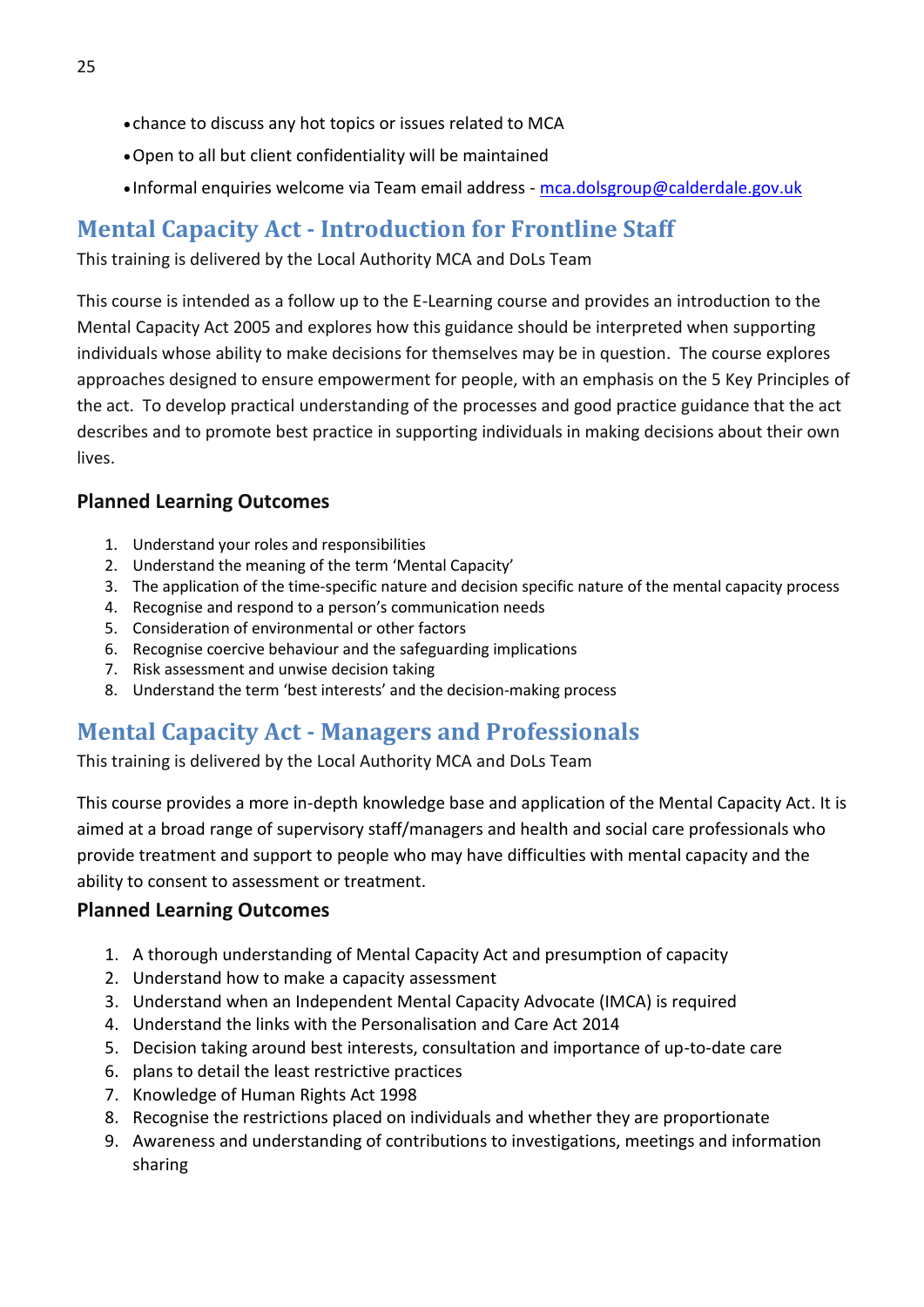#### 10. To recognise and continually work towards a person-centred culture change

# <span id="page-25-0"></span>**Multi Agency Contribution to the Child Protection Conferences**

This course focuses on preparation for and involvement in the child protection conference process for children where there is reasonable cause to suspect that a child is suffering, or likely to suffer, significant harm and will assist anyone who is likely to need to contribute to a report for and attend an Initial Child Protection Conference or Review; be a member of a core group; or help to deliver a child protection plan.

#### **Covered in this course**

- Information Sharing and Recording
- Multi-agency assessment and analysis
- Writing a report for an Initial Child Protection Case Conference
- Strengthening Families Approach to Initial Child Protection Conferences and Reviews
- Multi-agency planning, core groups, contingency and escalation processes

#### **Planned Learning Outcomes**

- 1. Construct an agency report for an Initial Child Protection Conference based on sound assessment and analysis
- 2. Recognise the importance of preparing to attend and contributing to an Initial Child Protection Conference
- 3. Contribute to the construction and delivery of a child focused multi-agency plan.

# <span id="page-25-1"></span>**Parental Mental Health: Impact on Children**

Parental mental health problems were identified as a factor in over half of a sample of 33 serious case reviews in England from 2009-2010 (Brandon, 2011).

Published serious case reviews tell us that professionals sometimes lack awareness of the extent a mental health problem may impact on parenting capacity. This may result in a failure to identify potential safeguarding issues.

This course is aimed at anyone working with children and families in Calderdale.

### **Covered in this session**

- An overview of mental health conditions
- An understanding of how symptoms and medication might impact on parenting capacity
- An explanation of how to use the Impact of Parental Mental Health on Children Assessment Tool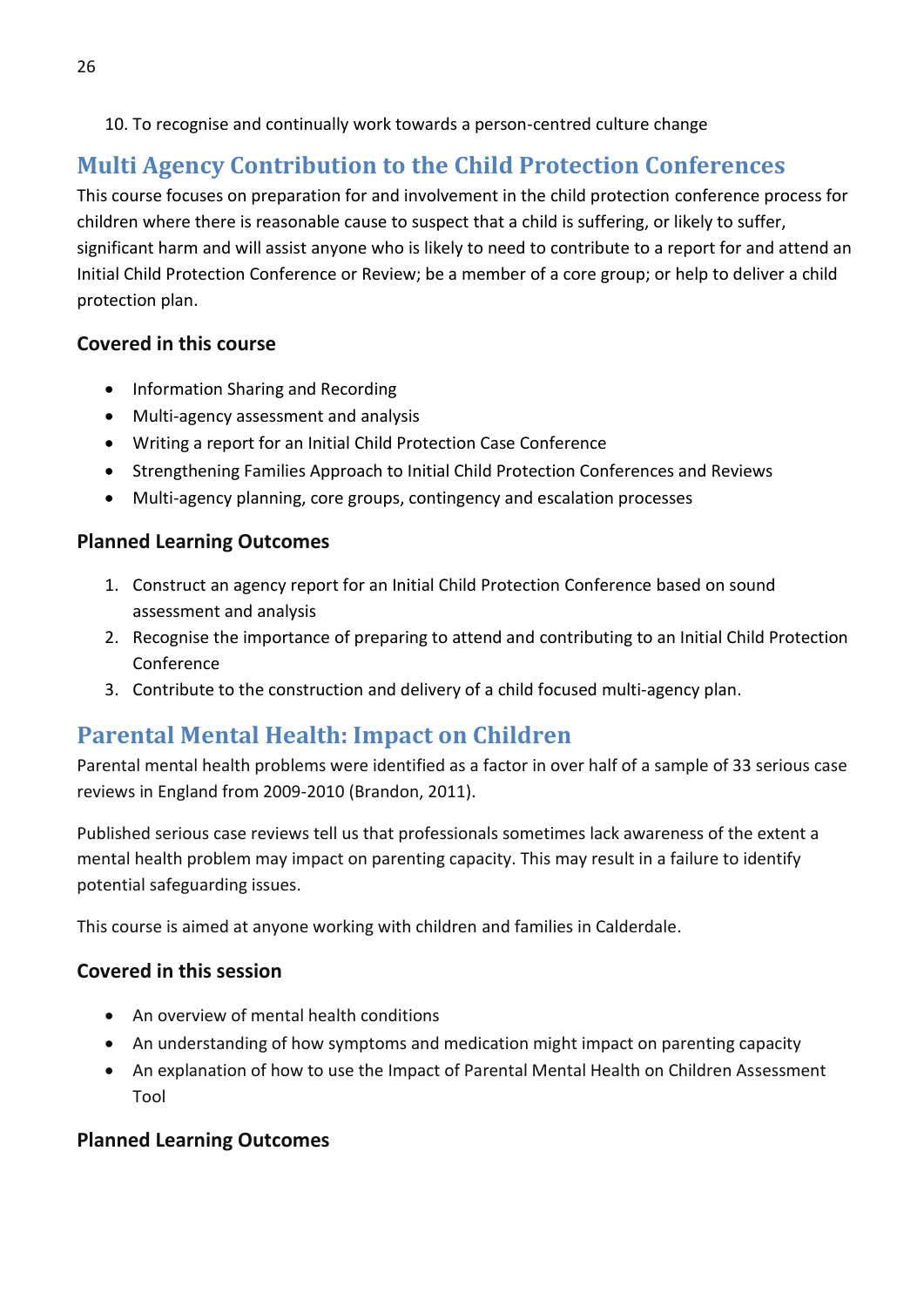- 1. Explore the impact of mental health problems on parenting capacity to respond to the developmental needs of children (including use of a relevant tool).
- 2. Promote greater understanding of the links between child protection and adult mental health.
- 3. Improve interagency collaboration, assessment and intervention.

# <span id="page-26-0"></span>**Role and Responsibilities of the Designated Safeguarding Lead**

Chapter 2 of Working Together 2018 specifies the duties of organisations to ensure effective safeguarding arrangements (Section 11 of the Children Act 2004). These include creating a culture of listening to children; information sharing arrangements; identifying a designated professional lead; adopting safe recruitment practices; providing appropriate supervision and support to staff. This course aims to explore these responsibilities and highlight the role of the designated professional lead for safeguarding.

**Please note**: this is a generic course. Schools have a specific course for DSL's provided by the Schools Safeguarding Advisor.

This course is aimed primarily at people who have lead safeguarding responsibilities in the Children's Workforce although the principles apply equally to those with lead safeguarding responsibilities in the Adult's Workforce

#### **Covered in this course**

- Safer recruitment and selection
- Safe working practices
- Managing safeguarding concerns
- Importance of using and providing supervision and support
- Managing allegations and the role of the Local Authority Designated Officer (LADO)
- Section 11 requirements (Children Act 2004)

#### **Planned Learning Outcomes**

- 1. Recognise OFSTED expectations for safeguarding
- 2. Recognise how to conduct a safer selection and recruitment process
- 3. Consider the ways in which safeguarding in the work environment can be enhanced from a range of perspectives
- 4. Identify strategies to manage disclosures and allegations effectively
- 5. Apply the correct reporting procedure and working practices to manage allegations against staff

# <span id="page-26-1"></span>**Safeguarding Adults – Awareness**

Delivered by Calderdale council work Force Development and booked through [workforcedevelopment@calderdale.gov.uk](mailto:workforcedevelopment@calderdale.gov.uk)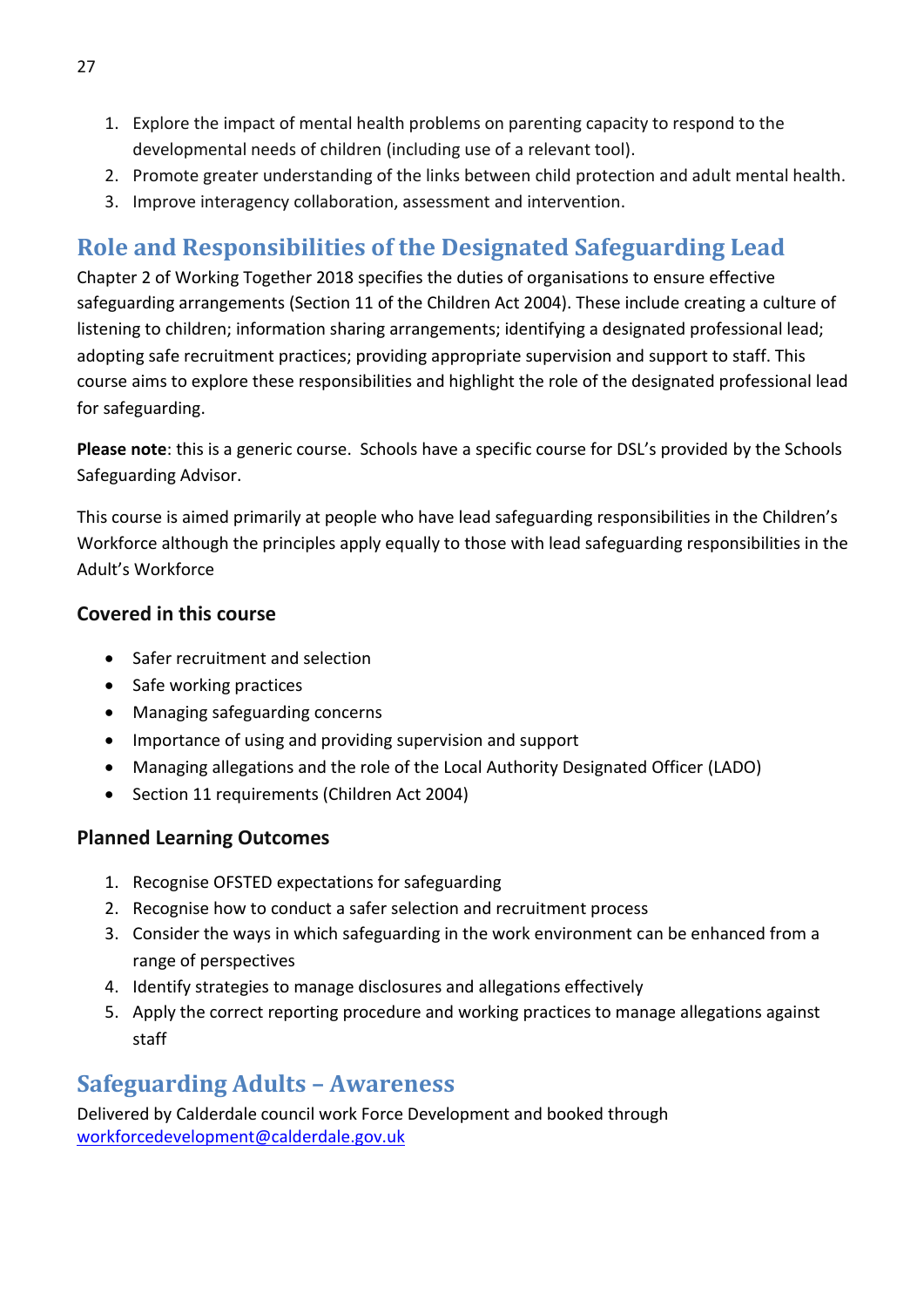This course is suitable for all people who work with or care for Adults including NHS staff, carers, independent and voluntary providers and Adult Health and Social Care staff.

#### **Covered in this session**

- To understand the meaning and process of Making Safeguarding Personal and recognise what constitutes abuse
- Identify the key roles workers have in preventing and reporting abuse.
- To encourage a multi-agency approach to safeguarding adults at risk of abuse.

#### **Planned Learning Outcomes**

By the end of the course participants will have an understanding of:

- 1. What safeguarding is and the different roles in safeguarding adults
- 2. The process for making a safeguarding alert or referral in the context of making safeguarding personal guidelines
- 3. The importance of good practice and relevance of the respect and dignity agenda The policy and legislation that underpins safeguarding
- 4. The types and indicators of abuse
- 5. Your responsibilities in accordance with the West Yorkshire Safeguarding Adults multi agency policy and procedure

### <span id="page-27-0"></span>**Safeguarding Adults and Self-Neglect Awareness**

Prior to attending this session, unless you have existing working knowledge of this subject, you are required to undertake the e-learning module '*Working with Adults who Self-Neglect*' The course will cover mental capacity in respect of people who self-neglect, provide an understanding of the reasons and indicators and the policy and procedures. The training highlights the learning from a local SAR into the death of a Calderdale man who has a history of declining services and considers how to manage risks and tensions when individuals choose not to follow professional advice or choose lifestyles which significantly impact on their physical and emotional wellbeing or which presents a risk to others.

This course is aimed at anyone working in with Adults in Calderdale.

#### **Covered in this session**

- Managing the risks and tension between safeguarding interventions and the self-determination rights of individuals
- Best practice examples

#### **Planned Learning Outcomes**

Increased understanding and awareness of:

- 1. Possible underlying causes of self-neglect
- 2. Identifying self-neglect
- 3. Interface with hoarding
- 4. Capacity assessment in relation to self-neglect
- 5. Interface with safeguarding
- 6. What works in managing self-neglect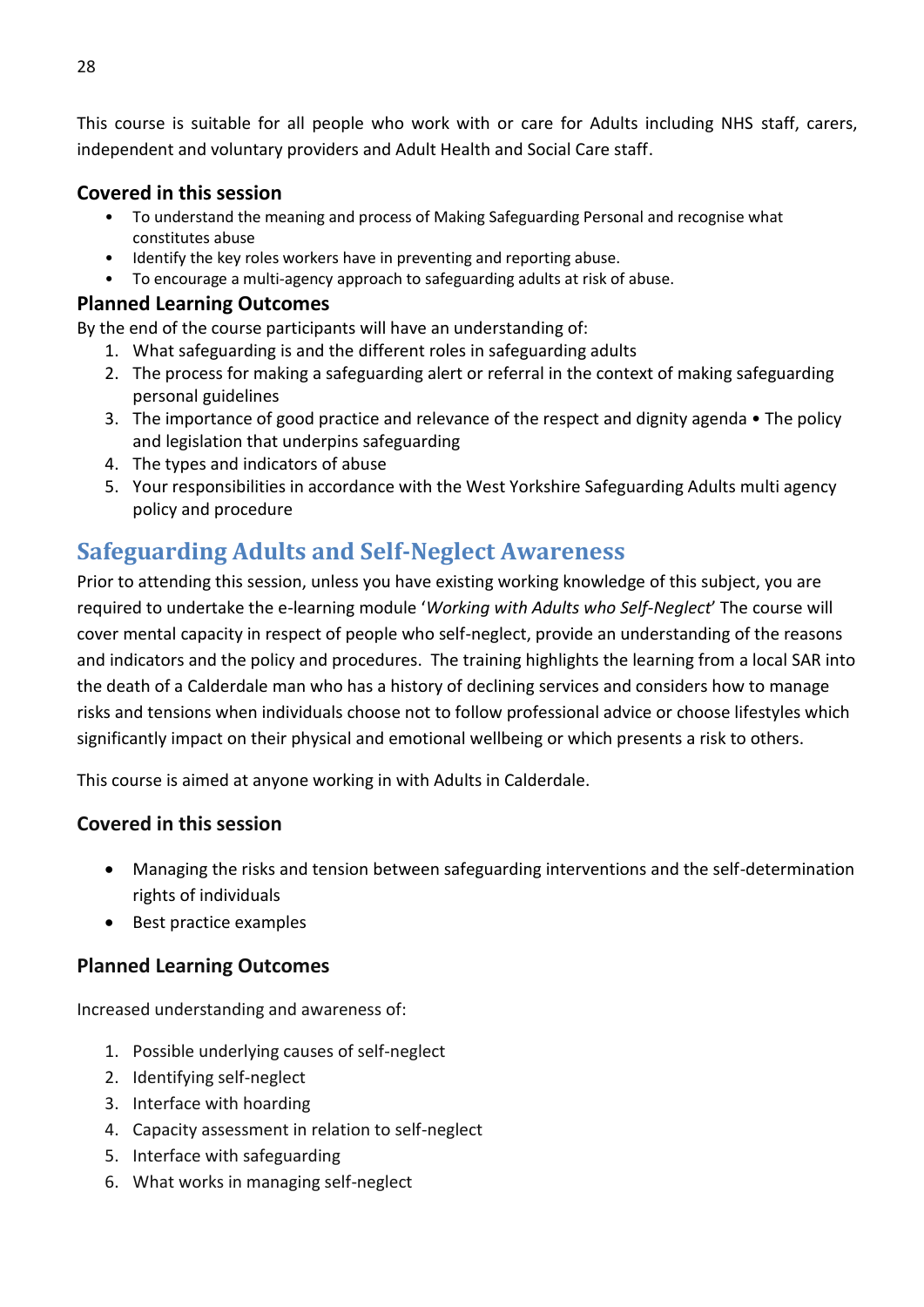7. Multi-agency guidance on risk assessment and decision-making

# <span id="page-28-0"></span>**Safeguarding Supervision – Adults and Children**

This course is based around the Multi-Agency Supervision Framework and provides learners with an over view of the framework demonstrating the importance of quality supervision and reflective practice.

#### **Covered in this session**

- Creating a safe environment for reflective safeguarding supervision
- How supervision and use of 'Professional Curiosity' contributes to achieving positive outcomes for service users
- Selecting an appropriate framework to encourage reflection on practice
- Reflecting on practice to understand what is happening, how this links to other similar experiences, to make sense of the information that is gathered, to identify next steps

#### **Planned Learning Outcomes**

- 1. Use the principles of reflective supervision in a range of settings
- 2. Equip new supervisors with the Skills, Knowledge and Understanding to effectively supervise safeguarding practice with the view to improving outcomes for service users

# <span id="page-28-1"></span>**Sexual and Criminal Exploitation including County Lines**

Delivered by members of the Calderdale Child Exploitation Team, this course brings together current thinking on a range of topics in order to provide a framework to identify and support people who are at risk of exploitation. The Calderdale response to exploitation will be described.

This course is aimed at anyone who works with Children, Young People, Adults at risk or who have care and support needs.

#### **Covered in this session**

- Identifying factors that increase the vulnerabilities of children, young people and adults
- Identifying factors that increase risks for children, young people and adults
- Identifying factors that mitigate risk and promote the welfare of children, young people and adults
- Recognising and applying key principles when working with children, young people and adults at risk.

- 1. Describe some theories that explain ways in which children and adults are groomed and exploited.
- 2. Recognise issues relating to consent, the law, allegations from children.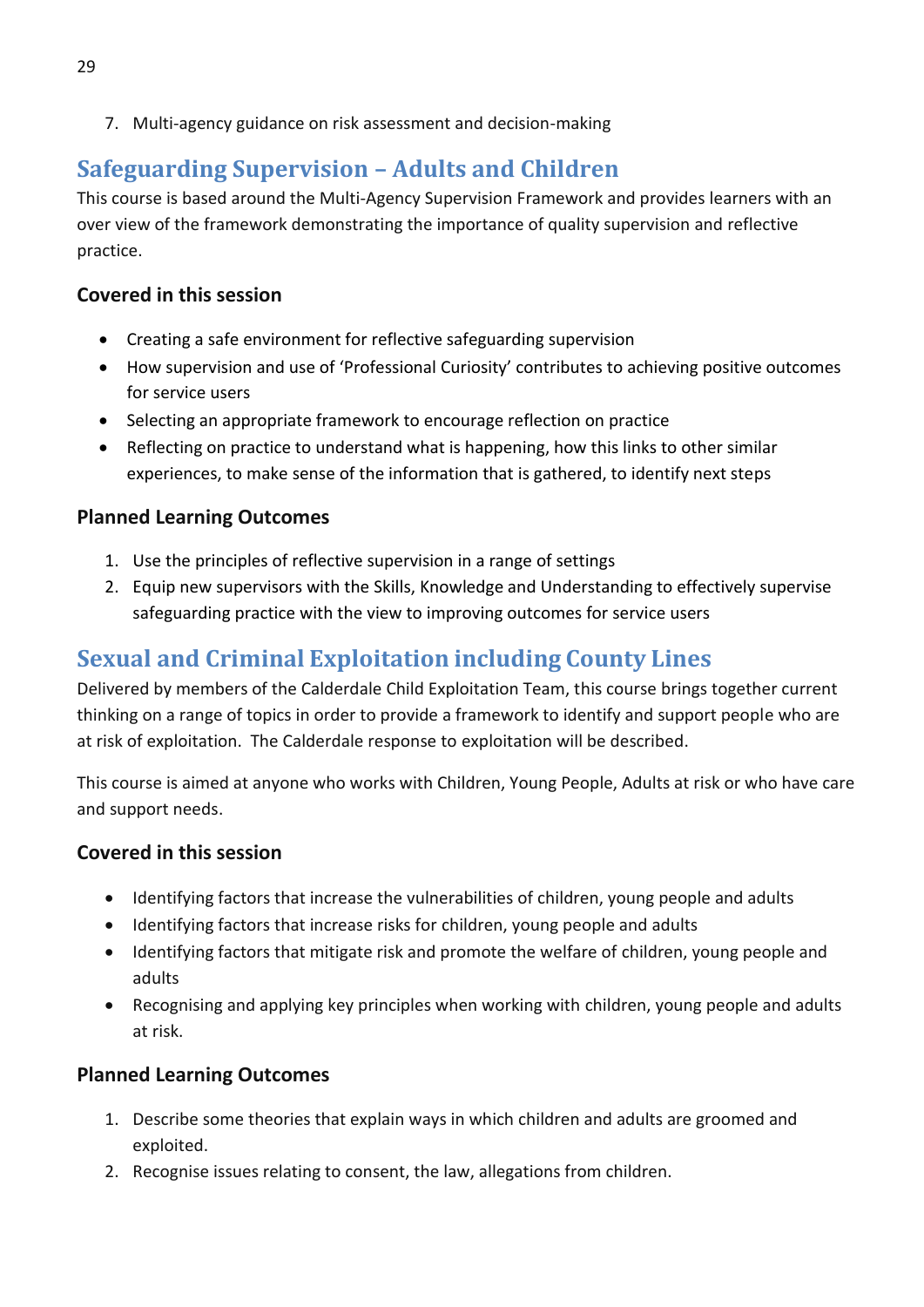- 3. Spot the signs of CSE / CCE and behaviours of perpetrators and what you can do to safeguard.
- 4. Recognise the impact CSE / CCE has on children and adults.
- 5. Describe brain response to threat.
- 6. Select appropriate interventions to support children and families effected by CSE / CCE.

# <span id="page-29-0"></span>**Trauma Informed Practice– Introduction**

This course provides an understanding of the impacts of trauma on individuals and families, whether trauma is experienced as a child or an adult. It aims to encourages the learner to review their working practices and procedures to reduce secondary trauma and secure the best outcomes for children or adults.

### **Covered in this course**

- Physical, social and emotional impacts to trauma
- Adverse Childhood Experiences
- Risks of Secondary Trauma
- Trauma informed response

### **Planned Learning Outcomes**

- 1. Importance of recognising trauma responses in others
- 2. Recognise the need for flexibility in working practices
- 3. Improve relationships and resilience
- 4. Support multi-agency working to reduce the impacts of trauma

# <span id="page-29-1"></span>**Working Together to Safeguard Children in Calderdale – Including Meet the Teams**

This course follows the child's journey from Early Intervention to Child Protection. It is aimed at identifying and responding to risk and is based around the Continuum of Need reflecting partnership working. The Meet the Teams section enables the relevant teams in Calderdale to introduce their services and referral pathways.

The course is aimed at: practitioners in the Children's Workforce who are new to Calderdale or new to this area of work. Attendees should have completed the level 1 Safeguarding Children E-learning.

### **Covered in this course**

- Calderdale Inter-agency Safeguarding Procedures and Processes
- Calderdale Continuum of Need and applying thresholds
- An introduction from services working with children across the Continuum of Need

- 1. Role and responsibilities of the agencies
- 2. Understand the Continuum of Need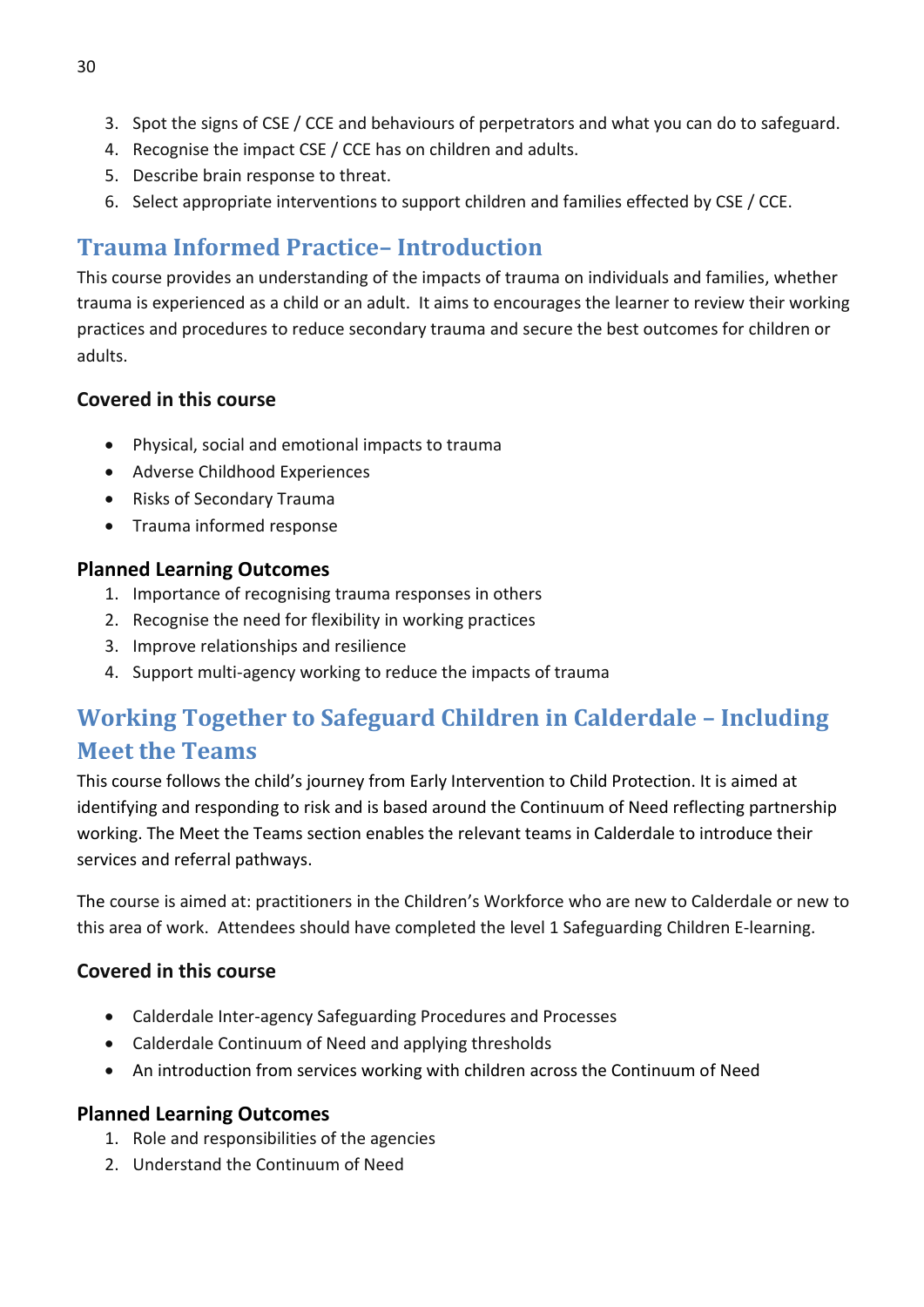- 3. Importance of multi-agency working and referral pathways
- 4. Identify and Respond to concerns of child development and failing to thrive
- 5. Recognise thresholds for intervention
- 6. Record and share information regarding concerns.

# <span id="page-30-0"></span>**Working with Fathers: Learning from Evidence**

This seminar will provide participants with a grounding in key research evidence concerning fathers' roles and impact, and offer opportunities to explore practice through case studies, individual and group exercises and action planning.

### **Covered in this session**

- · Starting with the **'why?'**, we will explore the available evidence base, 'unpick' personal and societal beliefs around fatherhood and walk-through men's journeys into fatherhood, and their engagement with services.
- · We then move into the **'how?'** where participants will learn key approaches to successful father engagement; build their confidence, knowledge and skills and discover 'whole team' solutions to the challenges of including fathers in services.

### **Planned Learning Outcomes**

- 1. Explore the personal and cultural issues which shape our perceptions of men/fathers
- 2. The impact fathers have on child development, on mothers and how fatherhood effects men themselves.
- 3. Examine SCR's and our latest research on non-accidental injuries (published May 2021, DfE) to explore commonalities, opportunities and develop a deeper understanding of what working with fathers may 'look like' in practice.
- 4. Identify barriers and opportunities to father-inclusive practice within own practice and in the systems we work within.
- 5. Develop strategies to engage and evaluate father-engagement

Participants will receive post-course resources to support them to continue their thinking and develop their practice.

# <span id="page-30-1"></span>**Working with Resistance and Professional Curiosity**

Understanding the implications of disguised compliance comes mostly from learning from serious case reviews. Adults' behaviour can mislead us about the progress they are making and about the true nature of the lived experience of the adult at risk/child. Apparent or disguised cooperation can prevent or delay understanding of the severity of harm to the adult at risk/child and lead to cases drifting. Using an appropriate strategy, demonstrating professional curiosity and being willing to question and explore discrepancies is critical to working with people where disguised compliance has been identified.

### **Covered in this course**

- What is meant by disguised compliance or resistance
- Forming a working relationship with families